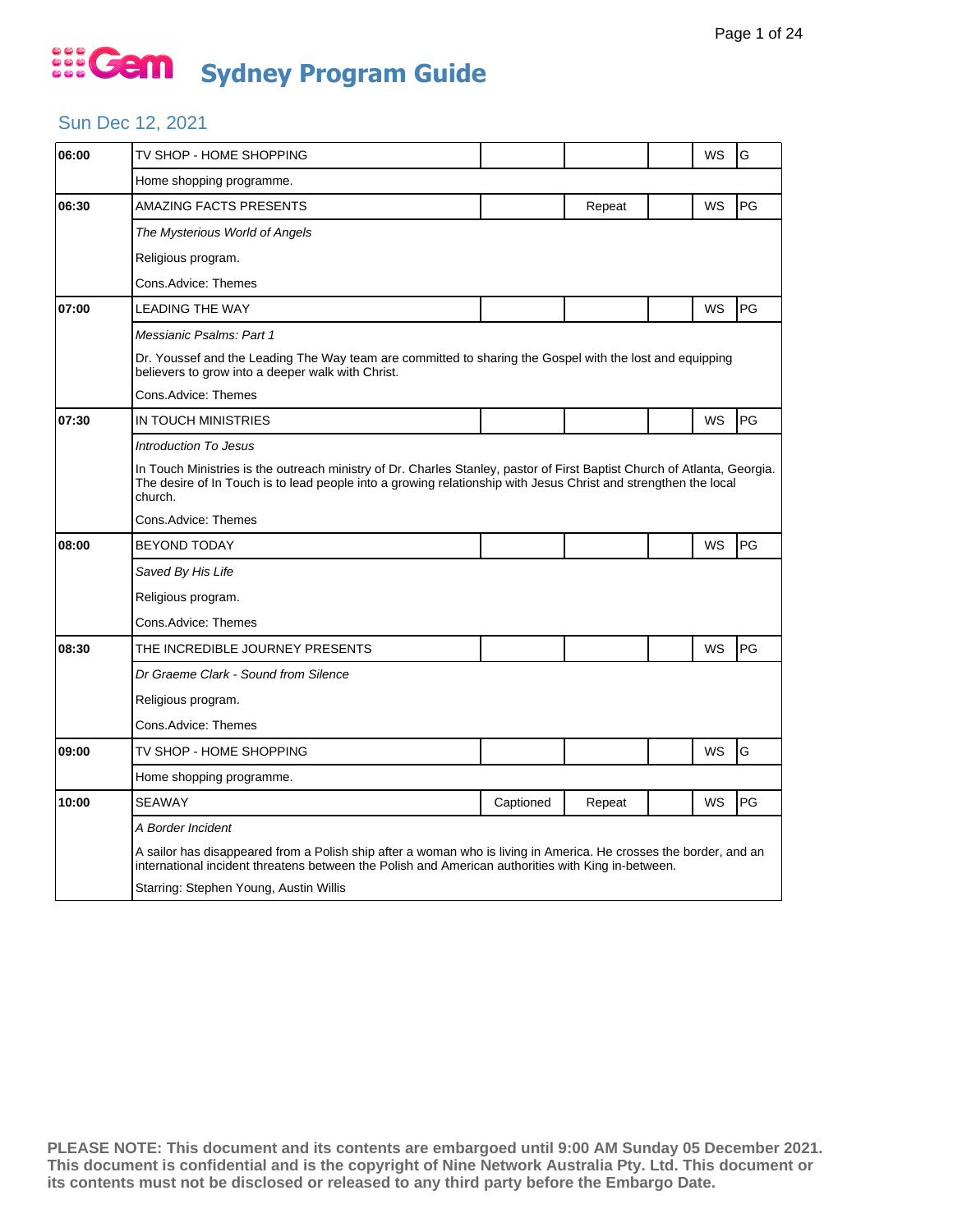## Sun Dec 12, 2021

| 11:05 | <b>EDGAR WALLACE MYSTERIES</b>                                                                                                                                                                                                                                                               |      |           | Repeat |  | WS        | PG |  |  |
|-------|----------------------------------------------------------------------------------------------------------------------------------------------------------------------------------------------------------------------------------------------------------------------------------------------|------|-----------|--------|--|-----------|----|--|--|
|       | Main Chance (The)                                                                                                                                                                                                                                                                            |      |           |        |  |           |    |  |  |
|       | A disgraced ex-RAF pilot is enlisted into a smuggling scheme by an electronically sophisticated smuggler, who has<br>a room full of computers and recording devices. The pilot is to take stolen diamonds from across the Channel, but<br>he plans a carefully crafted double cross instead. |      |           |        |  |           |    |  |  |
|       | Starring: Emrys Jones, Sarah Lawson, Patrick Barr                                                                                                                                                                                                                                            |      |           |        |  |           |    |  |  |
|       | Cons. Advice: Some Violence                                                                                                                                                                                                                                                                  |      |           |        |  |           |    |  |  |
| 12:20 | <b>SUMMER HOLIDAY</b>                                                                                                                                                                                                                                                                        | 1963 | Captioned | Repeat |  | <b>WS</b> | G  |  |  |
|       | Summer Holiday                                                                                                                                                                                                                                                                               |      |           |        |  |           |    |  |  |
|       | A busload of young musicians, forming a vacation travel service, tour Europe and pick up some American girls, of<br>which one is a singer.                                                                                                                                                   |      |           |        |  |           |    |  |  |
|       | Starring: Cliff Richard, David Kossoff, Lauri Peters                                                                                                                                                                                                                                         |      |           |        |  |           |    |  |  |
| 14:35 | <b>FATHER GOOSE</b>                                                                                                                                                                                                                                                                          | 1964 | Captioned | Repeat |  | WS        | G  |  |  |
|       | <b>Father Goose</b>                                                                                                                                                                                                                                                                          |      |           |        |  |           |    |  |  |
|       | During World War II, a man persuaded to live on an isolated island and spot aircraft finds himself responsible for a<br>teacher and several students, all female.                                                                                                                            |      |           |        |  |           |    |  |  |
|       | Starring: Cary Grant, Leslie Caron, Trevor Howard                                                                                                                                                                                                                                            |      |           |        |  |           |    |  |  |
| 17:00 | THE MAN WHO SHOT LIBERTY VALANCE                                                                                                                                                                                                                                                             | 1962 | Captioned | Repeat |  | WS        | PG |  |  |
|       | The Man Who Shot Liberty Valance                                                                                                                                                                                                                                                             |      |           |        |  |           |    |  |  |
|       | A senator, who became famous for killing a notorious outlaw, returns for the funeral of an old friend and tells the<br>truth about his deed.                                                                                                                                                 |      |           |        |  |           |    |  |  |
|       | Starring: James Stewart, Vera Miles, John Wayne                                                                                                                                                                                                                                              |      |           |        |  |           |    |  |  |
|       | Cons.Advice: Some Violence                                                                                                                                                                                                                                                                   |      |           |        |  |           |    |  |  |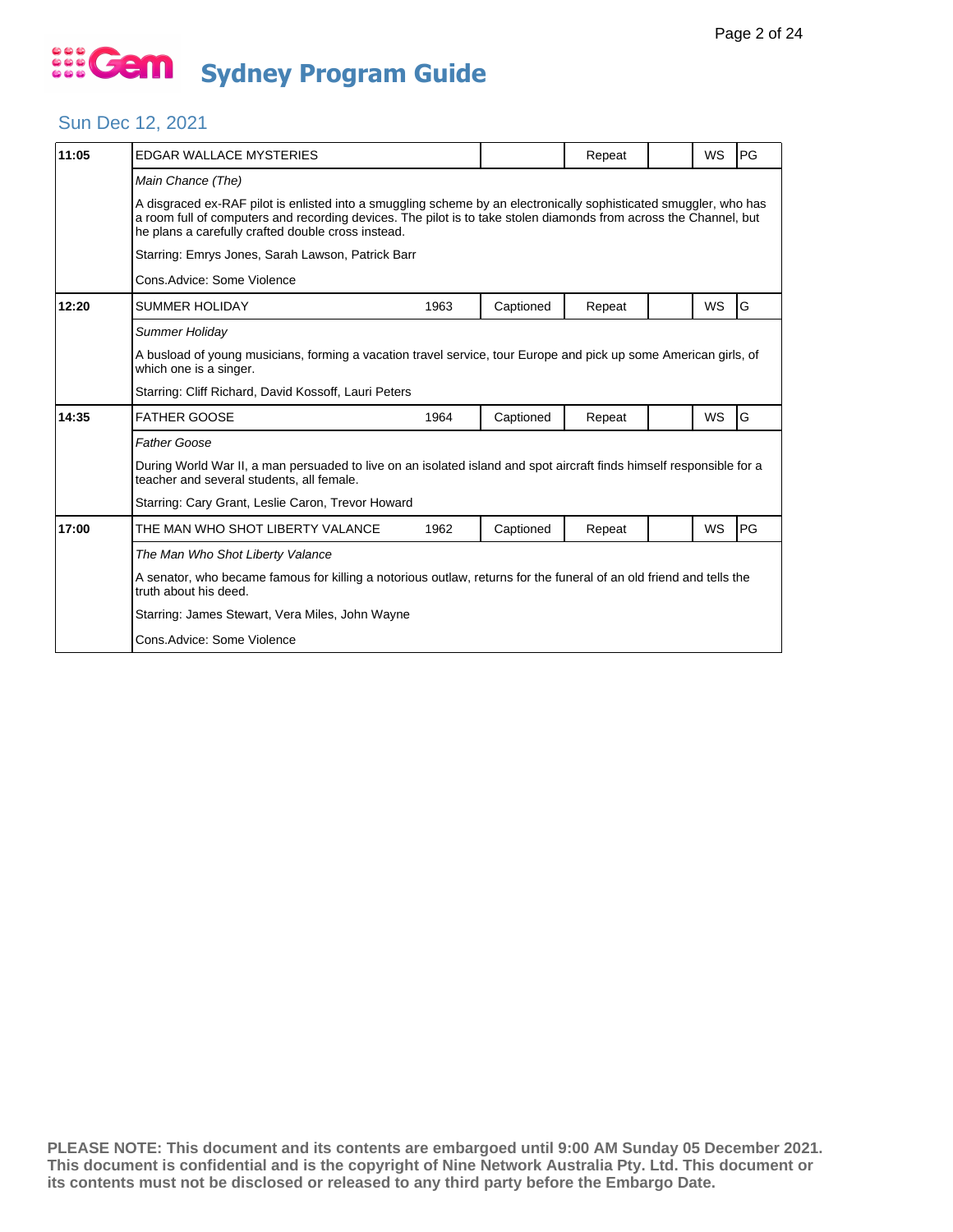## Sun Dec 12, 2021

| 19:30 | CHRISTMAS AT WARWICK CASTLE                                                                                                                                                                                                                                                        |      | Captioned |        |  | WS        | G  |  |
|-------|------------------------------------------------------------------------------------------------------------------------------------------------------------------------------------------------------------------------------------------------------------------------------------|------|-----------|--------|--|-----------|----|--|
|       | Christmas at Warwick Castle                                                                                                                                                                                                                                                        |      |           |        |  |           |    |  |
|       | Warwick Castle begins transforming into a winter wonderland. Despite the challenges, the staff still plan to impress<br>visitors with stunning decorations, a 745-metre square ice rink, a real-life Santa experience and a new light trail<br>snaking through the castle grounds. |      |           |        |  |           |    |  |
| 20:30 | WHITE CHRISTMAS                                                                                                                                                                                                                                                                    | 1954 | Captioned |        |  | <b>WS</b> | G  |  |
|       | White Christmas                                                                                                                                                                                                                                                                    |      |           |        |  |           |    |  |
|       | A successful song-and-dance team become romantically involved with a sister act and team up to save the failing<br>Vermont inn of their former commanding general.                                                                                                                 |      |           |        |  |           |    |  |
|       | Starring: Bing Crosby, Danny Kaye, Rosemary Clooney, Vera Ellen                                                                                                                                                                                                                    |      |           |        |  |           |    |  |
| 22:55 | CHICAGO MED                                                                                                                                                                                                                                                                        |      | Captioned | Repeat |  | WS        | M  |  |
|       | On Shaky Ground                                                                                                                                                                                                                                                                    |      |           |        |  |           |    |  |
|       | Dr. Choi and April suspect a patient's family might be abusing her; Dr. Manning and Dr. Halstead struggle with a<br>family dealing with their premature baby; Dr. Rhodes is persuaded into performing a risky surgery on Dr. Bekker's<br>mentor.                                   |      |           |        |  |           |    |  |
|       | Starring: Nick Gehlfuss, Yaya DaCosta, Torrey DeVitto                                                                                                                                                                                                                              |      |           |        |  |           |    |  |
|       | Cons.Advice: Medical Procedures, Adult Themes                                                                                                                                                                                                                                      |      |           |        |  |           |    |  |
| 23:55 | CHRISTMAS AT WARWICK CASTLE                                                                                                                                                                                                                                                        |      | Captioned | Repeat |  | WS        | G  |  |
|       | Christmas at Warwick Castle                                                                                                                                                                                                                                                        |      |           |        |  |           |    |  |
|       | Warwick Castle begins transforming into a winter wonderland. Despite the challenges, the staff still plan to impress<br>visitors with stunning decorations, a 745-metre square ice rink, a real-life Santa experience and a new light trail<br>snaking through the castle grounds. |      |           |        |  |           |    |  |
| 00:55 | GARDEN GURUS MOMENTS                                                                                                                                                                                                                                                               |      | Captioned | Repeat |  | WS        | G  |  |
|       | Establishing your Plants                                                                                                                                                                                                                                                           |      |           |        |  |           |    |  |
|       | The Garden Gurus team give you tips and tricks for gardening success, every season of year. From feeding your<br>lawn, to indoor plants and everything in between, Trev and the team have you covered.                                                                             |      |           |        |  |           |    |  |
| 01:00 | TV SHOP - HOME SHOPPING                                                                                                                                                                                                                                                            |      |           | Repeat |  | WS        | G  |  |
|       | Home shopping programme.                                                                                                                                                                                                                                                           |      |           |        |  |           |    |  |
| 04:30 | JOYCE MEYER                                                                                                                                                                                                                                                                        |      |           |        |  | WS        | PG |  |
|       | Hope is Real - Part 1                                                                                                                                                                                                                                                              |      |           |        |  |           |    |  |
|       | Joyce Meyer, one of the world's leading practical Bible teachers and New York Times best-selling author, shares<br>encouragement and advice to help people enjoy daily life.                                                                                                       |      |           |        |  |           |    |  |
|       | Cons.Advice: Themes                                                                                                                                                                                                                                                                |      |           |        |  |           |    |  |
| 05:00 | TV SHOP - HOME SHOPPING                                                                                                                                                                                                                                                            |      |           | Repeat |  | WS        | G  |  |
|       | Home shopping programme.                                                                                                                                                                                                                                                           |      |           |        |  |           |    |  |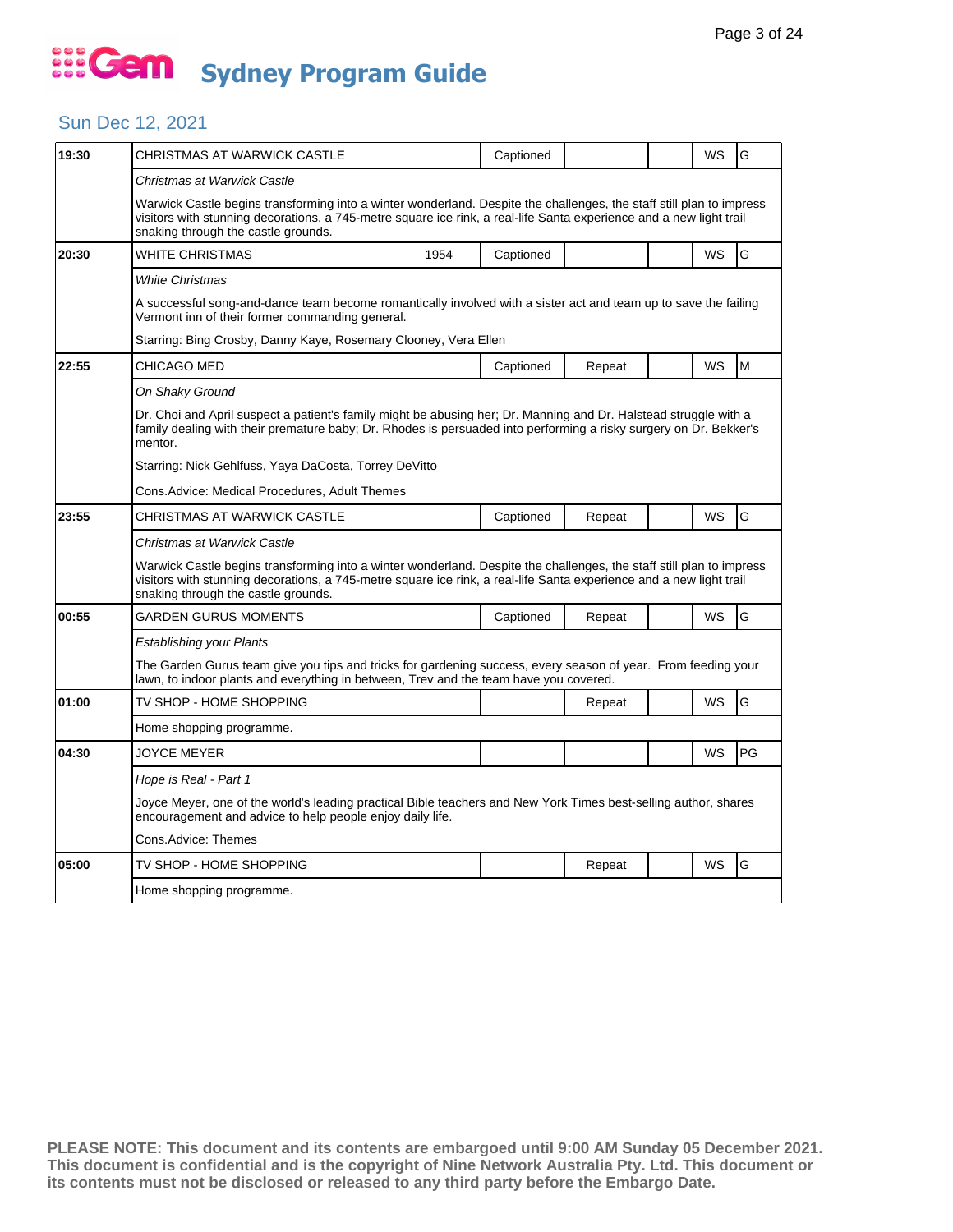#### Mon Dec 13, 2021

| 06:00 | TV SHOP - HOME SHOPPING                                                                                                                                                                                                                                                                 |           | Repeat |  | WS        | G  |  |  |
|-------|-----------------------------------------------------------------------------------------------------------------------------------------------------------------------------------------------------------------------------------------------------------------------------------------|-----------|--------|--|-----------|----|--|--|
|       | Home shopping programme.                                                                                                                                                                                                                                                                |           |        |  |           |    |  |  |
| 07:00 | <b>CREFLO DOLLAR MINISTRIES</b>                                                                                                                                                                                                                                                         |           |        |  | <b>WS</b> | PG |  |  |
|       | The Spirit of Grace PT.32 of 2                                                                                                                                                                                                                                                          |           |        |  |           |    |  |  |
|       | Religious Programme.                                                                                                                                                                                                                                                                    |           |        |  |           |    |  |  |
|       | Cons.Advice: Themes                                                                                                                                                                                                                                                                     |           |        |  |           |    |  |  |
| 07:30 | TV SHOP - HOME SHOPPING                                                                                                                                                                                                                                                                 |           | Repeat |  | WS        | G  |  |  |
|       | Home shopping programme.                                                                                                                                                                                                                                                                |           |        |  |           |    |  |  |
| 09:30 | <b>NEWSTYLE DIRECT</b>                                                                                                                                                                                                                                                                  |           | Repeat |  | WS        | G  |  |  |
|       | <b>Pic Gold</b>                                                                                                                                                                                                                                                                         |           |        |  |           |    |  |  |
|       | Home shopping programme.                                                                                                                                                                                                                                                                |           |        |  |           |    |  |  |
| 10:00 | <b>DANOZ</b>                                                                                                                                                                                                                                                                            |           |        |  | WS        | G  |  |  |
|       | Home shopping programme.                                                                                                                                                                                                                                                                |           |        |  |           |    |  |  |
| 10:30 | <b>POINTLESS</b>                                                                                                                                                                                                                                                                        | Captioned | Repeat |  | WS        | PG |  |  |
|       | Hosted by Alexander Armstrong with assistance from Richard Osman. In each episode four teams of two<br>contestants attempt to find correct but obscure answers to four rounds of general knowledge questions, with the<br>winning team eligible to compete for the show's cash jackpot. |           |        |  |           |    |  |  |
| 11:30 | <b>MY FAVORITE MARTIAN</b>                                                                                                                                                                                                                                                              |           | Repeat |  | WS        | G  |  |  |
|       | <b>Super Duper Snooper</b>                                                                                                                                                                                                                                                              |           |        |  |           |    |  |  |
|       | Mrs. Brown begins following Martin as part of her private investigation class homework.                                                                                                                                                                                                 |           |        |  |           |    |  |  |
|       | Starring: Ray Walston, Bill Bixby, Pamela Britton                                                                                                                                                                                                                                       |           |        |  |           |    |  |  |
| 12:00 | <b>SEAWAY</b>                                                                                                                                                                                                                                                                           | Captioned | Repeat |  | WS        | PG |  |  |
|       | The Only Good Indian                                                                                                                                                                                                                                                                    |           |        |  |           |    |  |  |
|       | Woody Threerivers is protesting at the proposed placing of an expressway through a native Mohawk reservation by<br>dumping cars in the seaway. King does his best to mediate a peace between the authorities and the Indians.                                                           |           |        |  |           |    |  |  |
|       | Starring: Stephen Young, Austin Willis                                                                                                                                                                                                                                                  |           |        |  |           |    |  |  |
| 13:00 | CHRISTMAS AT WARWICK CASTLE                                                                                                                                                                                                                                                             | Captioned | Repeat |  | WS        | G  |  |  |
|       | Christmas at Warwick Castle                                                                                                                                                                                                                                                             |           |        |  |           |    |  |  |
|       | Warwick Castle begins transforming into a winter wonderland. Despite the challenges, the staff still plan to impress<br>visitors with stunning decorations, a 745-metre square ice rink, a real-life Santa experience and a new light trail<br>snaking through the castle grounds.      |           |        |  |           |    |  |  |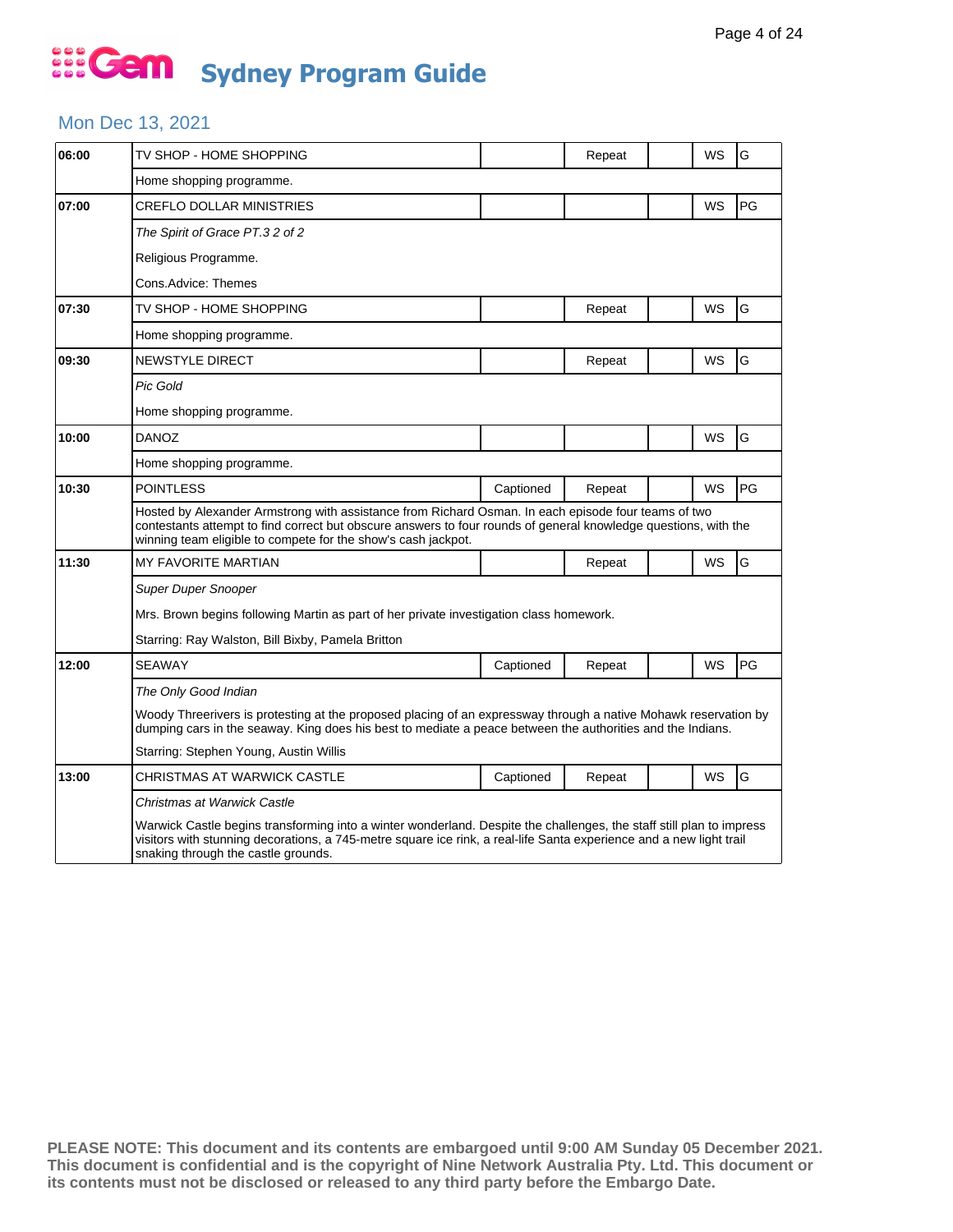## Mon Dec 13, 2021

| 14:00 | THE YOUNG AND THE RESTLESS                                                                                                                                                                         |           |        |  | WS        | PG |  |  |  |
|-------|----------------------------------------------------------------------------------------------------------------------------------------------------------------------------------------------------|-----------|--------|--|-----------|----|--|--|--|
|       | Adam and Nick unite against a common enemy. Billy has a warning for Ashland. Summer conceals the truth.                                                                                            |           |        |  |           |    |  |  |  |
|       | Starring: Doug Davidson, Eric Braeden, Peter Bergman                                                                                                                                               |           |        |  |           |    |  |  |  |
| 14:55 | ANTIQUES ROADSHOW                                                                                                                                                                                  | Captioned |        |  | <b>WS</b> | G  |  |  |  |
|       | Caversham Park 1 - Part 2                                                                                                                                                                          |           |        |  |           |    |  |  |  |
|       | Fiona Bruce travels across various regions of the United Kingdom, appraising antiques brought in by the local<br>people. You'd be amazed at how much a seemingly inexpensive antique can be worth. |           |        |  |           |    |  |  |  |
| 15:25 | <b>EUREKA STOCKADE</b><br>1949                                                                                                                                                                     | Captioned | Repeat |  | WS        | G  |  |  |  |
|       | Eureka Stockade                                                                                                                                                                                    |           |        |  |           |    |  |  |  |
|       | During the 1854 Australian Gold rush, the miners are forced to fight the local police for their right to mine for gold                                                                             |           |        |  |           |    |  |  |  |
|       | Starring: Chips Rafferty, Jane Barrett, Jack Lambert                                                                                                                                               |           |        |  |           |    |  |  |  |
| 17:30 | MURDER, SHE WROTE                                                                                                                                                                                  |           | Repeat |  |           | PG |  |  |  |
|       | <b>Broadway Malady</b>                                                                                                                                                                             |           |        |  |           |    |  |  |  |
|       | Broadway legend Rita Bristol and her daughter star in a musical produced by her son, not knowing that murder is<br>lurking in the wings.                                                           |           |        |  |           |    |  |  |  |
|       | Starring: Angela Lansbury, William Windom, Tom Bosley, Jerry Orbach, Michael Horton                                                                                                                |           |        |  |           |    |  |  |  |
|       | Cons. Advice: Some Violence                                                                                                                                                                        |           |        |  |           |    |  |  |  |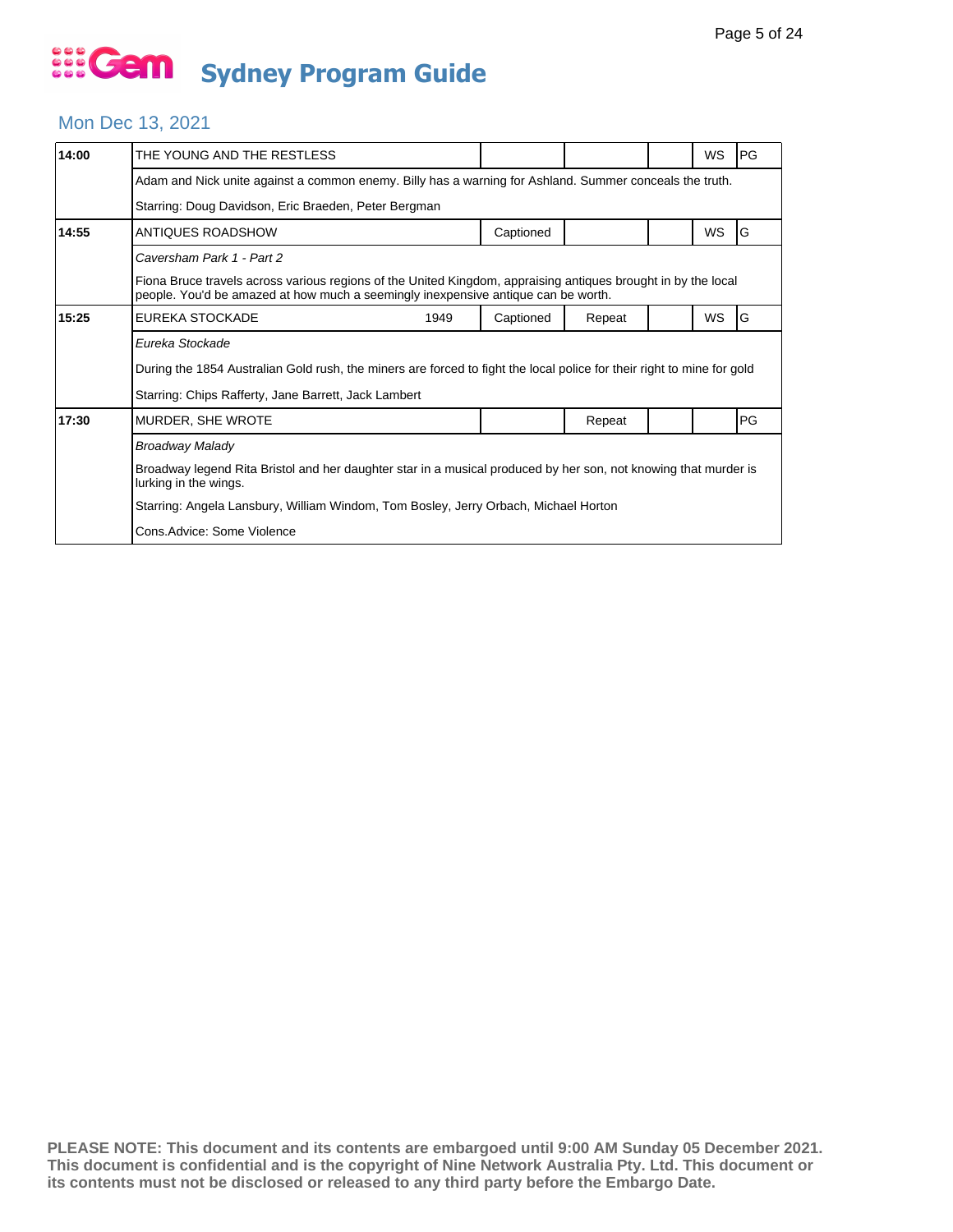### Mon Dec 13, 2021

| 18:30 | ANTIQUES ROADSHOW                                                                                                                                                                                  | Captioned | Repeat |  | WS | G         |  |  |  |
|-------|----------------------------------------------------------------------------------------------------------------------------------------------------------------------------------------------------|-----------|--------|--|----|-----------|--|--|--|
|       | Pembroke Castle 1                                                                                                                                                                                  |           |        |  |    |           |  |  |  |
|       | Fiona Bruce travels across various regions of the United Kingdom, appraising antiques brought in by the local<br>people. You'd be amazed at how much a seemingly inexpensive antique can be worth. |           |        |  |    |           |  |  |  |
| 19:30 | <b>POIROT</b>                                                                                                                                                                                      |           | Repeat |  | WS | PG        |  |  |  |
|       | The Adventure Of The Italian Nobleman                                                                                                                                                              |           |        |  |    |           |  |  |  |
|       | Hastings's friend Dr Hawker receives worrying news about a patient, Count Foscanti, and the body is found of a man<br>who has been beaten to death.                                                |           |        |  |    |           |  |  |  |
|       | Starring: David Suchet, Hugh Fraser, Philip Jackson                                                                                                                                                |           |        |  |    |           |  |  |  |
|       | Cons.Advice: Mild Violence                                                                                                                                                                         |           |        |  |    |           |  |  |  |
| 20:40 | SILENT WITNESS                                                                                                                                                                                     |           |        |  | WS | <b>MA</b> |  |  |  |
|       | Paradise Lost                                                                                                                                                                                      |           |        |  |    |           |  |  |  |
|       | Nikki is approached to help identify the paltry remains of a serial killer's undiscovered victims.                                                                                                 |           |        |  |    |           |  |  |  |
|       | Cons. Advice: Strong Adult Themes, Strong Violence, Some Coarse Language                                                                                                                           |           |        |  |    |           |  |  |  |
| 22:50 | LAW & ORDER: CRIMINAL INTENT                                                                                                                                                                       | Captioned |        |  | WS | <b>MA</b> |  |  |  |
|       | Slither                                                                                                                                                                                            |           |        |  |    |           |  |  |  |
|       | Goren and Eames pursue the people who killed a banker so they could loot his apartment.                                                                                                            |           |        |  |    |           |  |  |  |
|       | Starring: Kathryn Erbe, Vincent D'Onofrio, Jamey Sheridan                                                                                                                                          |           |        |  |    |           |  |  |  |
|       | Cons. Advice: Strong Adult Themes, Some Violence                                                                                                                                                   |           |        |  |    |           |  |  |  |
| 23:50 | <b>HOUSE</b>                                                                                                                                                                                       | Captioned | Repeat |  | WS | M         |  |  |  |
|       | <b>Histories</b>                                                                                                                                                                                   |           |        |  |    |           |  |  |  |
|       | Dr. Foreman believes an uncooperative homeless woman is faking seizures so she can stay in the hospital, but her<br>worsening symptoms prove to be a complex mystery for Dr. House and his team.   |           |        |  |    |           |  |  |  |
|       | Starring: Hugh Laurie, Omar Epps, Robert Sean Leonard                                                                                                                                              |           |        |  |    |           |  |  |  |
|       | Cons.Advice: Mature Themes, Medical Procedures, Drug References, Sexual References                                                                                                                 |           |        |  |    |           |  |  |  |
| 00:50 | TALKING HONEY - RELATIONSHIP<br><b>SPECIALS</b>                                                                                                                                                    | Captioned |        |  |    | G         |  |  |  |
|       | Proposal Disappointment                                                                                                                                                                            |           |        |  |    |           |  |  |  |
|       | Talking Honey the panel discusses how to improve your partner's style without hurting their feelings, or the<br>relationship!                                                                      |           |        |  |    |           |  |  |  |
| 01:00 | TV SHOP - HOME SHOPPING                                                                                                                                                                            |           | Repeat |  | WS | $\vert$ G |  |  |  |
|       | Home shopping programme.                                                                                                                                                                           |           |        |  |    |           |  |  |  |
| 01:30 | <b>GIDEON'S WAY</b>                                                                                                                                                                                |           | Repeat |  |    | PG        |  |  |  |
|       | The Great Plane Robbery                                                                                                                                                                            |           |        |  |    |           |  |  |  |
|       | Gideon tries to recover a million pounds worth of old bullion that was stolen by a criminal mastermind named Bailey.                                                                               |           |        |  |    |           |  |  |  |
|       | Starring: John Gregson, Alexander Davion, Daphne Anderson                                                                                                                                          |           |        |  |    |           |  |  |  |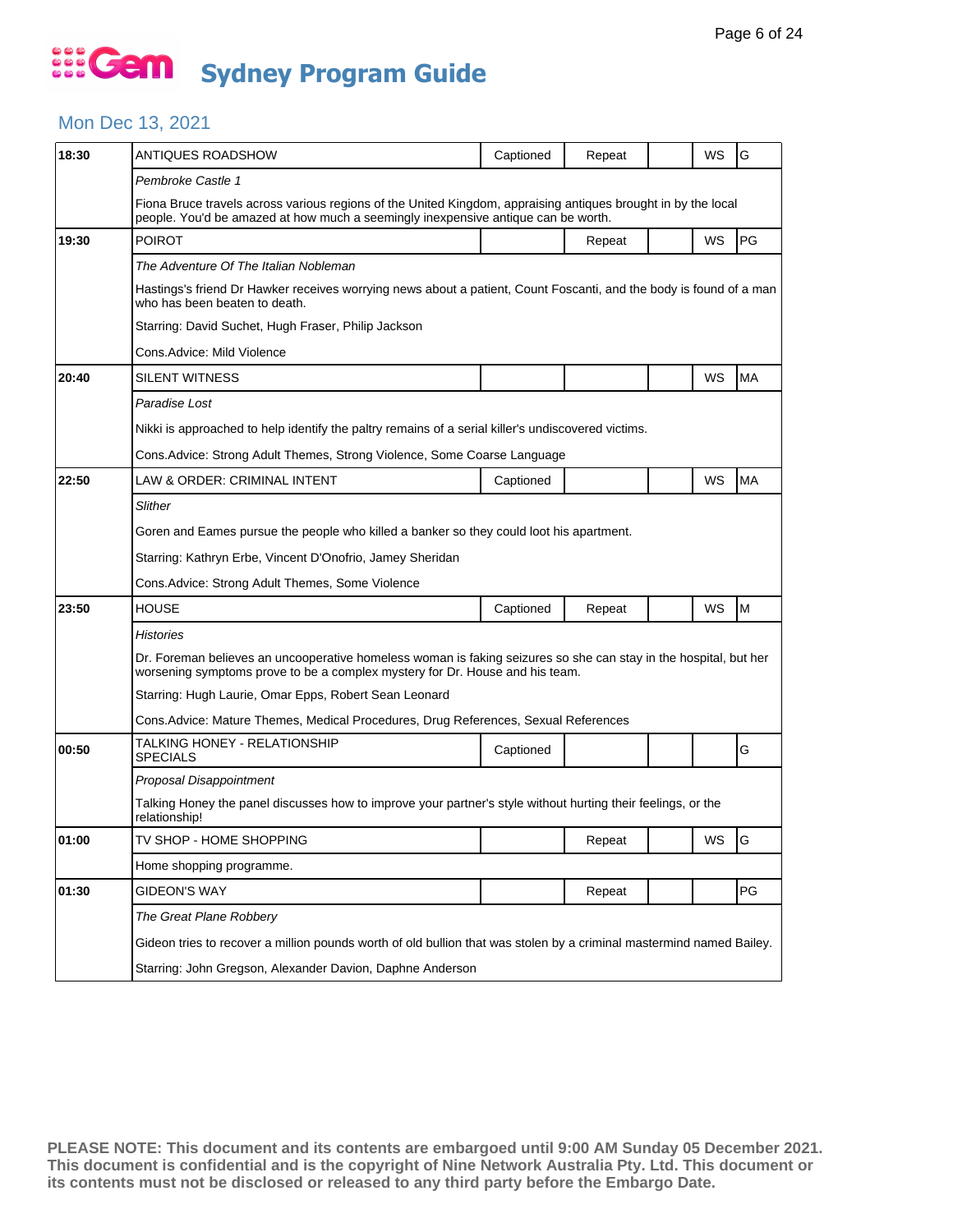### Mon Dec 13, 2021

| 02:30 | TV SHOP - HOME SHOPPING                                                                                                                                                      |  | Repeat |  | WS        | ١G   |  |  |  |
|-------|------------------------------------------------------------------------------------------------------------------------------------------------------------------------------|--|--------|--|-----------|------|--|--|--|
|       | Home shopping programme.                                                                                                                                                     |  |        |  |           |      |  |  |  |
| 04:30 | <b>JOYCE MEYER</b>                                                                                                                                                           |  |        |  | WS        | IPG. |  |  |  |
|       | Hope is Real - Part 2                                                                                                                                                        |  |        |  |           |      |  |  |  |
|       | Joyce Meyer, one of the world's leading practical Bible teachers and New York Times best-selling author, shares<br>encouragement and advice to help people enjoy daily life. |  |        |  |           |      |  |  |  |
|       | Cons.Advice: Themes                                                                                                                                                          |  |        |  |           |      |  |  |  |
| 05:00 | TV SHOP - HOME SHOPPING                                                                                                                                                      |  | Repeat |  | <b>WS</b> | IG   |  |  |  |
|       | Home shopping programme.                                                                                                                                                     |  |        |  |           |      |  |  |  |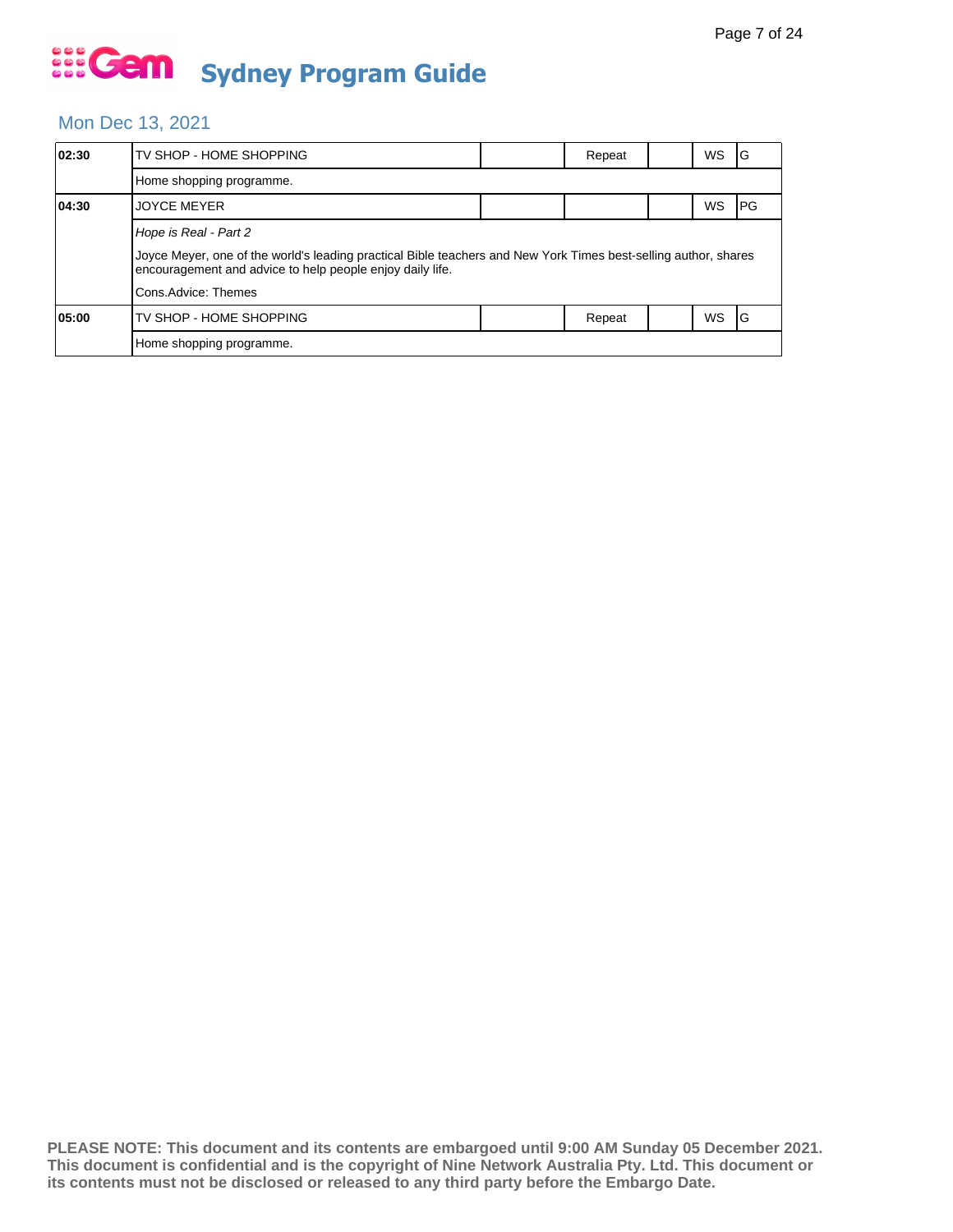#### Tue Dec 14, 2021

| 06:00 | TV SHOP - HOME SHOPPING                                                                                                                                                                                                                                                                 |           | Repeat |  | WS | G  |  |  |
|-------|-----------------------------------------------------------------------------------------------------------------------------------------------------------------------------------------------------------------------------------------------------------------------------------------|-----------|--------|--|----|----|--|--|
|       | Home shopping programme.                                                                                                                                                                                                                                                                |           |        |  |    |    |  |  |
| 07:00 | <b>CREFLO DOLLAR MINISTRIES</b>                                                                                                                                                                                                                                                         |           |        |  | WS | PG |  |  |
|       | The Spirit of Grace PT.4 (Part 1 of 2)                                                                                                                                                                                                                                                  |           |        |  |    |    |  |  |
|       | Religious Programme.                                                                                                                                                                                                                                                                    |           |        |  |    |    |  |  |
|       | Cons.Advice: Themes                                                                                                                                                                                                                                                                     |           |        |  |    |    |  |  |
| 07:30 | TV SHOP - HOME SHOPPING                                                                                                                                                                                                                                                                 |           | Repeat |  | WS | G  |  |  |
|       | Home shopping programme.                                                                                                                                                                                                                                                                |           |        |  |    |    |  |  |
| 09:30 | <b>NEWSTYLE DIRECT</b>                                                                                                                                                                                                                                                                  |           | Repeat |  | WS | G  |  |  |
|       | The Professional Nibbler                                                                                                                                                                                                                                                                |           |        |  |    |    |  |  |
|       | Home shopping programme.                                                                                                                                                                                                                                                                |           |        |  |    |    |  |  |
| 10:00 | <b>DANOZ</b>                                                                                                                                                                                                                                                                            |           |        |  | WS | G  |  |  |
|       | Home shopping programme.                                                                                                                                                                                                                                                                |           |        |  |    |    |  |  |
| 10:30 | <b>POINTLESS</b>                                                                                                                                                                                                                                                                        | Captioned | Repeat |  | WS | PG |  |  |
|       | Hosted by Alexander Armstrong with assistance from Richard Osman. In each episode four teams of two<br>contestants attempt to find correct but obscure answers to four rounds of general knowledge questions, with the<br>winning team eligible to compete for the show's cash jackpot. |           |        |  |    |    |  |  |
| 11:30 | <b>MY FAVORITE MARTIAN</b>                                                                                                                                                                                                                                                              |           | Repeat |  | WS | G  |  |  |
|       | The Sinkable Mrs Brown                                                                                                                                                                                                                                                                  |           |        |  |    |    |  |  |
|       | Martin must hide his ship from prospective buyers after Mrs. Brown puts the house on the market.                                                                                                                                                                                        |           |        |  |    |    |  |  |
|       | Starring: Ray Walston, Bill Bixby, Pamela Britton                                                                                                                                                                                                                                       |           |        |  |    |    |  |  |
| 12:00 | <b>SEAWAY</b>                                                                                                                                                                                                                                                                           | Captioned | Repeat |  |    | PG |  |  |
|       | The Sparrows                                                                                                                                                                                                                                                                            |           |        |  |    |    |  |  |
|       | A murderer is being sought on the docks. He kidnaps the daughter of a ship's captain and blackmails him to take<br>him out of the country. King joins the ship and works out what has happened but stopping the man is more difficult.                                                  |           |        |  |    |    |  |  |
|       | Starring: Stephen Young, Austin Willis                                                                                                                                                                                                                                                  |           |        |  |    |    |  |  |
| 13:00 | <b>POIROT</b>                                                                                                                                                                                                                                                                           |           | Repeat |  | WS | PG |  |  |
|       | The Adventure Of The Italian Nobleman                                                                                                                                                                                                                                                   |           |        |  |    |    |  |  |
|       | Hastings's friend Dr Hawker receives worrying news about a patient, Count Foscanti, and the body is found of a man<br>who has been beaten to death.                                                                                                                                     |           |        |  |    |    |  |  |
|       | Starring: David Suchet, Hugh Fraser, Philip Jackson                                                                                                                                                                                                                                     |           |        |  |    |    |  |  |
|       | Cons. Advice: Mild Violence                                                                                                                                                                                                                                                             |           |        |  |    |    |  |  |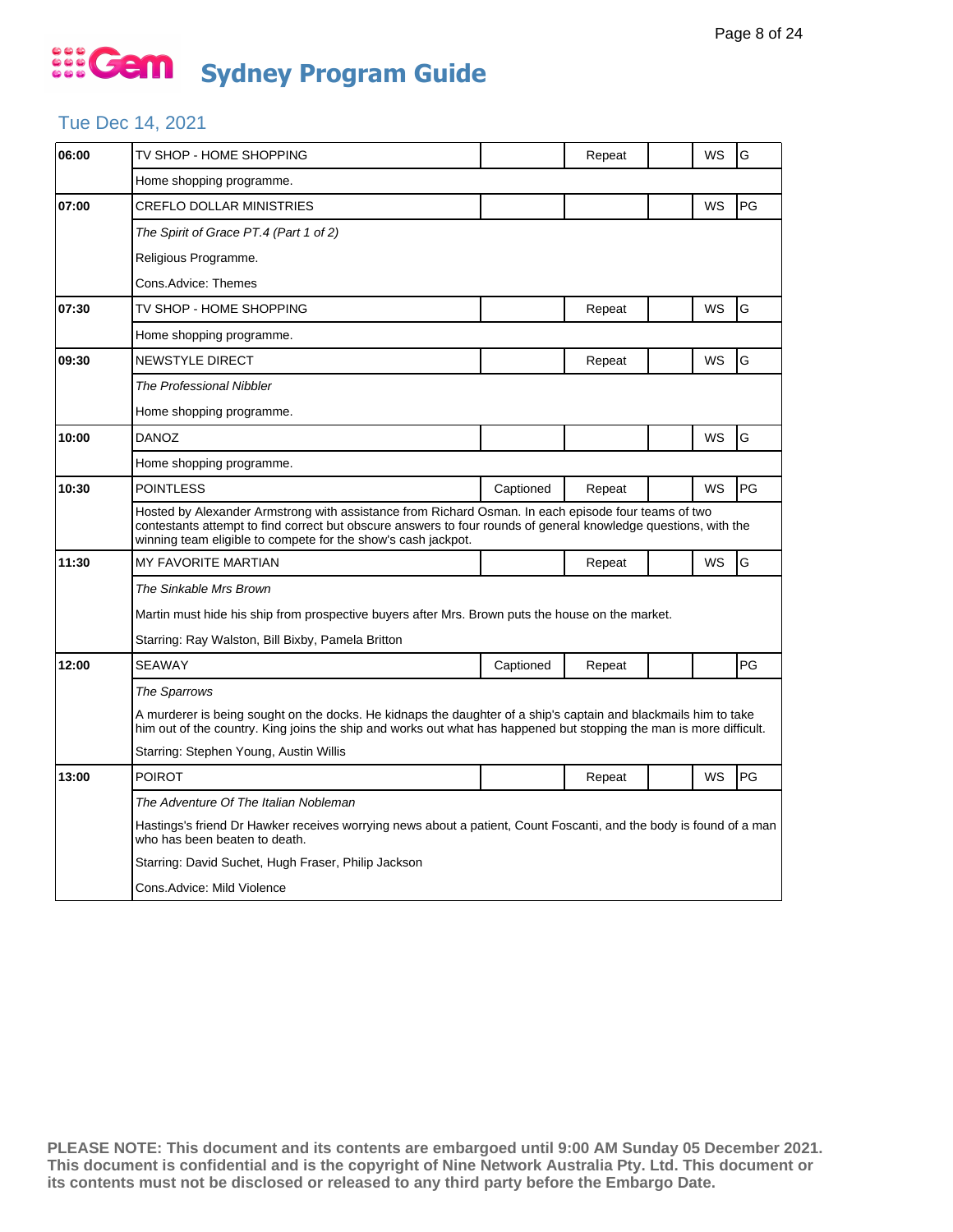## Tue Dec 14, 2021

| 14:10 | THE YOUNG AND THE RESTLESS                                                                                                                                                                                         |           |        |  | WS        | PG        |  |  |  |
|-------|--------------------------------------------------------------------------------------------------------------------------------------------------------------------------------------------------------------------|-----------|--------|--|-----------|-----------|--|--|--|
|       | Summer makes a decision. Amanda uncovers a family secret. Phyllis spills the beans.                                                                                                                                |           |        |  |           |           |  |  |  |
|       | Starring: Doug Davidson, Eric Braeden, Peter Bergman                                                                                                                                                               |           |        |  |           |           |  |  |  |
| 15:05 | TALKING HONEY - RELATIONSHIP<br><b>SPECIALS</b>                                                                                                                                                                    | Captioned | Repeat |  |           | G         |  |  |  |
|       | Proposal Disappointment                                                                                                                                                                                            |           |        |  |           |           |  |  |  |
|       | Talking Honey the panel discusses how to improve your partner's style without hurting their feelings, or the<br>relationship!                                                                                      |           |        |  |           |           |  |  |  |
| 15:15 | <b>VICTORIA THE GREAT</b><br>1937                                                                                                                                                                                  |           | Repeat |  | <b>WS</b> | G         |  |  |  |
|       | Victoria The Great                                                                                                                                                                                                 |           |        |  |           |           |  |  |  |
|       | The most popular ruler England ever had, Queen Victoria's life is detailed from her rise to the throne through to her<br>demise, focusing on her private life, her romance, marriage and personal characteristics. |           |        |  |           |           |  |  |  |
|       | Starring: Anna Neagle, Anton Walbrook, Walter Rilla                                                                                                                                                                |           |        |  |           |           |  |  |  |
| 17:30 | MURDER, SHE WROTE                                                                                                                                                                                                  |           | Repeat |  |           | <b>PG</b> |  |  |  |
|       | Murder to a Jazz Beat                                                                                                                                                                                              |           |        |  |           |           |  |  |  |
|       | While in New Orleans, Jessica must solve the mysterious murder of a famous musician who died while performing<br>onstage.                                                                                          |           |        |  |           |           |  |  |  |
|       | Starring: Angela Lansbury, William Windom, Tom Bosley, Jerry Orbach, Michael Horton                                                                                                                                |           |        |  |           |           |  |  |  |
|       | Cons.Advice: Some Violence                                                                                                                                                                                         |           |        |  |           |           |  |  |  |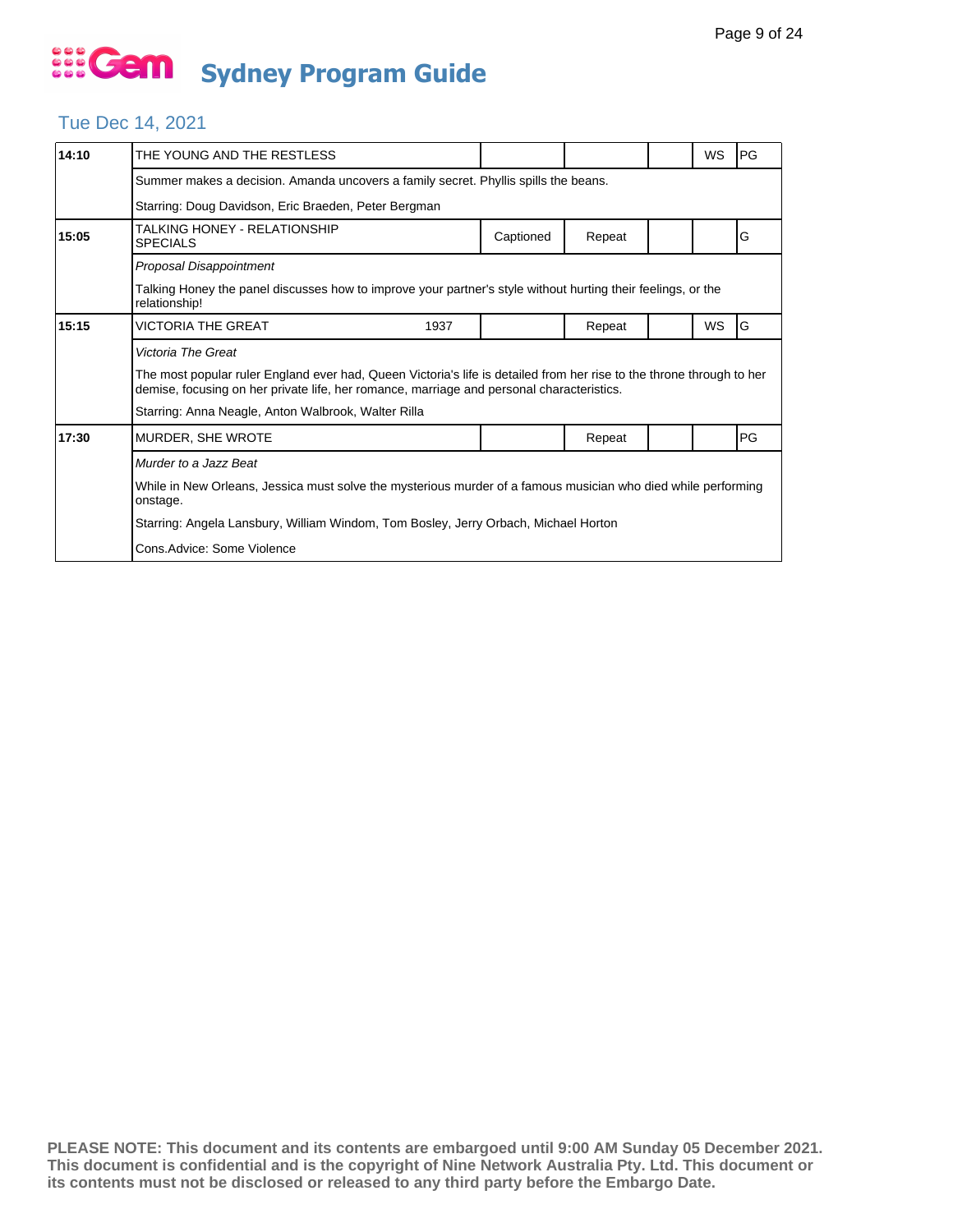## Tue Dec 14, 2021

| 18:30 | ANTIQUES ROADSHOW                                                                                                                                                                                                                                                                  | Captioned | Repeat |  | WS        | G         |  |  |  |
|-------|------------------------------------------------------------------------------------------------------------------------------------------------------------------------------------------------------------------------------------------------------------------------------------|-----------|--------|--|-----------|-----------|--|--|--|
|       | Pembroke Castle 2                                                                                                                                                                                                                                                                  |           |        |  |           |           |  |  |  |
|       | Fiona Bruce travels across various regions of the United Kingdom, appraising antiques brought in by the local<br>people. You'd be amazed at how much a seemingly inexpensive antique can be worth.                                                                                 |           |        |  |           |           |  |  |  |
| 19:30 | <b>NEW TRICKS</b>                                                                                                                                                                                                                                                                  |           | Repeat |  | WS        | M         |  |  |  |
|       | Part of a Whole                                                                                                                                                                                                                                                                    |           |        |  |           |           |  |  |  |
|       | Following an attempt to kill Stephen Fisher, Strickland summons the team to a secret meeting. He tells them that<br>thirty years earlier he and Fisher were part of an intelligence group investigating the IRA.                                                                   |           |        |  |           |           |  |  |  |
|       | Starring: Alun Armstrong, James Bolam, Larry Lamb                                                                                                                                                                                                                                  |           |        |  |           |           |  |  |  |
|       | Cons.Advice: Mature Themes, Some Violence, Some Coarse Language                                                                                                                                                                                                                    |           |        |  |           |           |  |  |  |
| 20:40 | THE CLOSER                                                                                                                                                                                                                                                                         | Captioned | Repeat |  | WS        | M         |  |  |  |
|       | Blindsided                                                                                                                                                                                                                                                                         |           |        |  |           |           |  |  |  |
|       | Since Brenda's traumatic incident, she is taken off investigative duty. To keep her busy, Pope assigns her to a<br>television reporter doing a story on the LAPD. But when their car is ambushed with gunfire, Brenda becomes a<br>witness that can't help with the investigation. |           |        |  |           |           |  |  |  |
|       | Starring: Kyra Sedgwick, J.K. Simmons, Corey Reynolds, Jon Tenney                                                                                                                                                                                                                  |           |        |  |           |           |  |  |  |
| 21:40 | RIZZOLI & ISLES                                                                                                                                                                                                                                                                    | Captioned | Repeat |  | <b>WS</b> | M         |  |  |  |
|       | Class Action Satisfaction                                                                                                                                                                                                                                                          |           |        |  |           |           |  |  |  |
|       | When a man having breakfast in the Division 1 Café dies from poisoning, Jane and the team must quickly find the<br>source as Angela and the irascible Stanley both come under scrutiny.                                                                                            |           |        |  |           |           |  |  |  |
|       | Starring: Angie Harmon, Sasha Alexander, Jordan Bridges                                                                                                                                                                                                                            |           |        |  |           |           |  |  |  |
|       | Cons.Advice: Some Violence, Adult Themes                                                                                                                                                                                                                                           |           |        |  |           |           |  |  |  |
| 22:40 | LAW & ORDER: CRIMINAL INTENT                                                                                                                                                                                                                                                       | Captioned |        |  | WS        | <b>MA</b> |  |  |  |
|       | Watch                                                                                                                                                                                                                                                                              |           |        |  |           |           |  |  |  |
|       | Logan and Barek pursue the trail of a serial killer when a body drops from the sky into the ocean near J.F.K.                                                                                                                                                                      |           |        |  |           |           |  |  |  |
|       | Starring: Kathryn Erbe, Vincent D'Onofrio, Jamey Sheridan                                                                                                                                                                                                                          |           |        |  |           |           |  |  |  |
|       | Cons.Advice: Strong Adult Themes, Some Violence                                                                                                                                                                                                                                    |           |        |  |           |           |  |  |  |
| 23:40 | CHICAGO MED                                                                                                                                                                                                                                                                        | Captioned | Repeat |  | WS        | M         |  |  |  |
|       | Down By Law                                                                                                                                                                                                                                                                        |           |        |  |           |           |  |  |  |
|       | Dr. Manning struggles with the aftermath of a head injury; Dr. Manning and Dr. Halstead deal with a teenage patient<br>and her overbearing older husband; Dr. Rhodes learns alarming information about the woman he went on a date<br>with.                                        |           |        |  |           |           |  |  |  |
|       | Starring: Nick Gehlfuss, Yaya DaCosta, Torrey DeVitto                                                                                                                                                                                                                              |           |        |  |           |           |  |  |  |
|       | Cons.Advice: Medical Procedures, Adult Themes                                                                                                                                                                                                                                      |           |        |  |           |           |  |  |  |
|       |                                                                                                                                                                                                                                                                                    |           |        |  |           |           |  |  |  |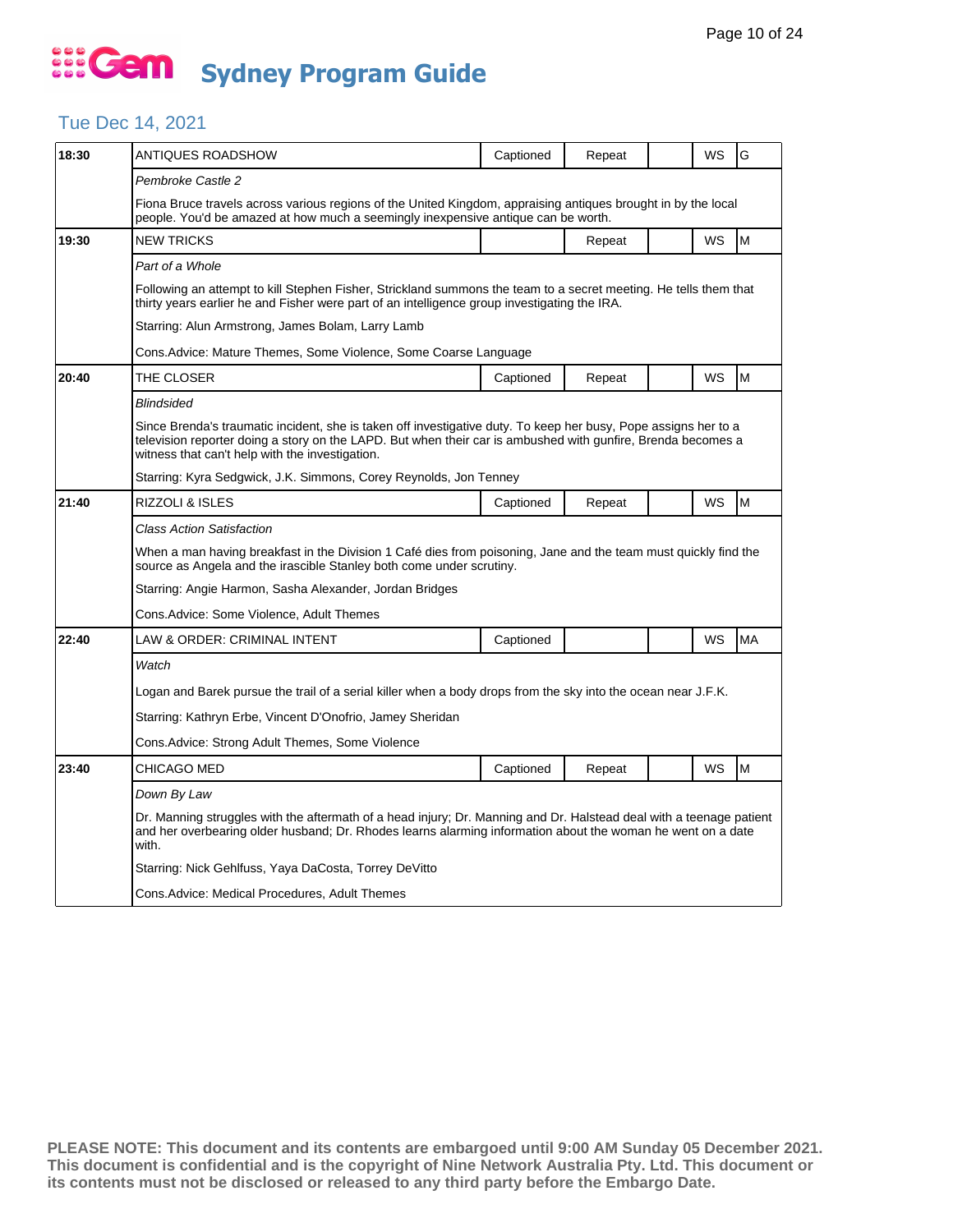### Tue Dec 14, 2021

| 00:35 | ANTIQUES ROADSHOW                                                                                                                                                                                                                    | Captioned                                                                                                                                                                                          |        |  | WS        | G          |  |  |  |
|-------|--------------------------------------------------------------------------------------------------------------------------------------------------------------------------------------------------------------------------------------|----------------------------------------------------------------------------------------------------------------------------------------------------------------------------------------------------|--------|--|-----------|------------|--|--|--|
|       | Pembroke Castle 2 - Part 1                                                                                                                                                                                                           |                                                                                                                                                                                                    |        |  |           |            |  |  |  |
|       |                                                                                                                                                                                                                                      | Fiona Bruce travels across various regions of the United Kingdom, appraising antiques brought in by the local<br>people. You'd be amazed at how much a seemingly inexpensive antique can be worth. |        |  |           |            |  |  |  |
| 01:00 | TV SHOP - HOME SHOPPING                                                                                                                                                                                                              |                                                                                                                                                                                                    | Repeat |  | WS        | G          |  |  |  |
|       | Home shopping programme.                                                                                                                                                                                                             |                                                                                                                                                                                                    |        |  |           |            |  |  |  |
| 04:30 | <b>JOYCE MEYER</b>                                                                                                                                                                                                                   |                                                                                                                                                                                                    |        |  | WS        | <b>IPG</b> |  |  |  |
|       | The Pursuit of Peace - Part 1<br>Joyce Meyer, one of the world's leading practical Bible teachers and New York Times best-selling author, shares<br>encouragement and advice to help people enjoy daily life.<br>Cons.Advice: Themes |                                                                                                                                                                                                    |        |  |           |            |  |  |  |
| 05:00 | TV SHOP - HOME SHOPPING                                                                                                                                                                                                              |                                                                                                                                                                                                    | Repeat |  | <b>WS</b> | ١G         |  |  |  |
|       | Home shopping programme.                                                                                                                                                                                                             |                                                                                                                                                                                                    |        |  |           |            |  |  |  |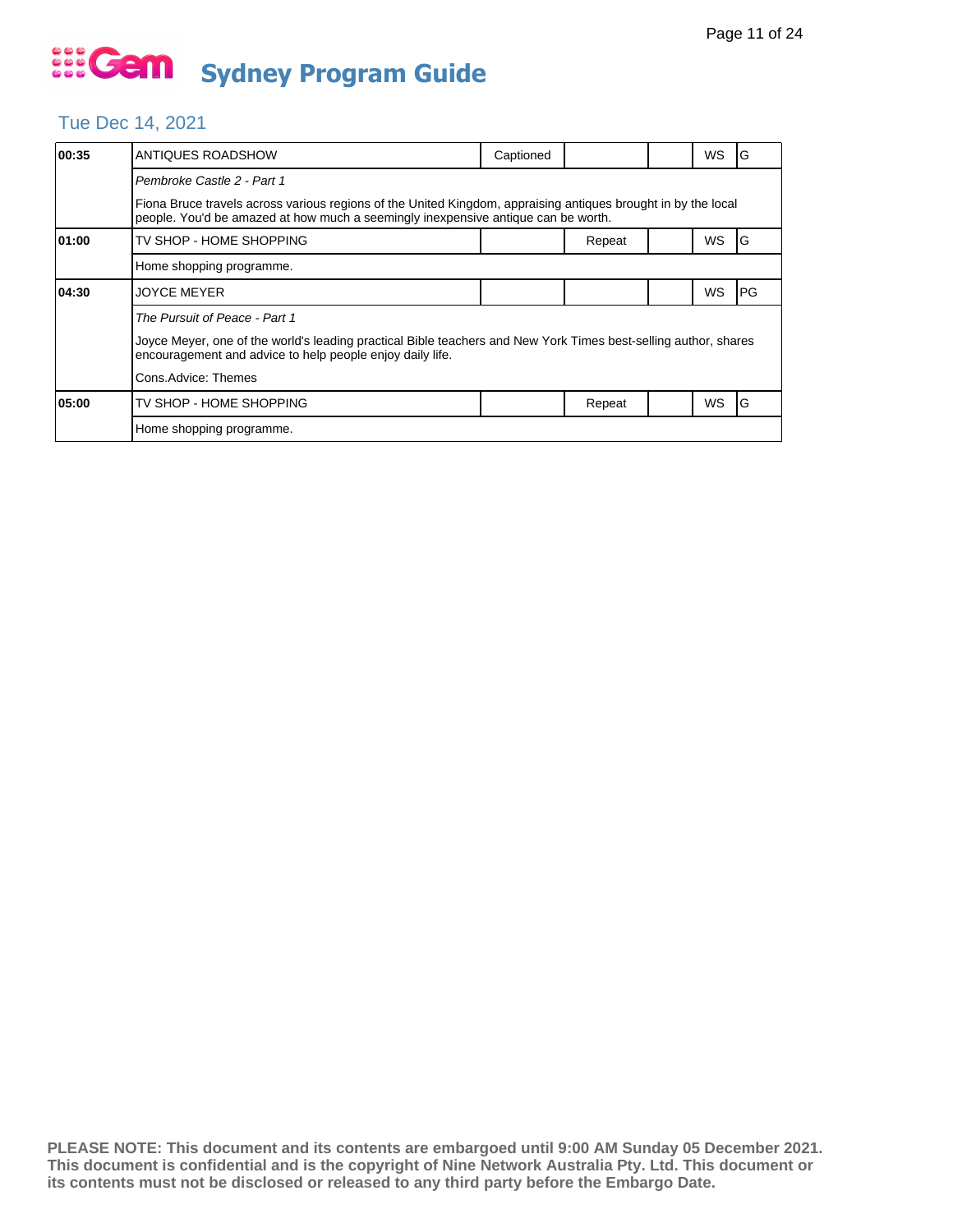## ... Gem **Sydney Program Guide**

## Wed Dec 15, 2021

| 06:00 | TV SHOP - HOME SHOPPING                                                                                                                                                                                                                                                                 |           | Repeat |  | WS | G  |  |  |  |
|-------|-----------------------------------------------------------------------------------------------------------------------------------------------------------------------------------------------------------------------------------------------------------------------------------------|-----------|--------|--|----|----|--|--|--|
|       | Home shopping programme.                                                                                                                                                                                                                                                                |           |        |  |    |    |  |  |  |
| 07:00 | CREFLO DOLLAR MINISTRIES                                                                                                                                                                                                                                                                |           |        |  | WS | PG |  |  |  |
|       | The Spirit of Grace PT.4 (Part 2 of 2)                                                                                                                                                                                                                                                  |           |        |  |    |    |  |  |  |
|       | Religious Programme.                                                                                                                                                                                                                                                                    |           |        |  |    |    |  |  |  |
|       | Cons.Advice: Themes                                                                                                                                                                                                                                                                     |           |        |  |    |    |  |  |  |
| 07:30 | TV SHOP - HOME SHOPPING                                                                                                                                                                                                                                                                 |           | Repeat |  | WS | G  |  |  |  |
|       | Home shopping programme.                                                                                                                                                                                                                                                                |           |        |  |    |    |  |  |  |
| 10:30 | <b>POINTLESS</b>                                                                                                                                                                                                                                                                        | Captioned | Repeat |  | WS | PG |  |  |  |
|       | Hosted by Alexander Armstrong with assistance from Richard Osman. In each episode four teams of two<br>contestants attempt to find correct but obscure answers to four rounds of general knowledge questions, with the<br>winning team eligible to compete for the show's cash jackpot. |           |        |  |    |    |  |  |  |
| 11:30 | <b>MY FAVORITE MARTIAN</b>                                                                                                                                                                                                                                                              |           | Repeat |  | WS | G  |  |  |  |
|       | Martin And The Eternal Triangle                                                                                                                                                                                                                                                         |           |        |  |    |    |  |  |  |
|       | Martin experiences jealousy when Mrs. Brown's boyfriend comes to visit.                                                                                                                                                                                                                 |           |        |  |    |    |  |  |  |
|       | Starring: Ray Walston, Bill Bixby, Pamela Britton                                                                                                                                                                                                                                       |           |        |  |    |    |  |  |  |
| 12:00 | <b>SEAWAY</b>                                                                                                                                                                                                                                                                           | Captioned | Repeat |  | WS | PG |  |  |  |
|       | Mutiny                                                                                                                                                                                                                                                                                  |           |        |  |    |    |  |  |  |
|       | The crew of the Pandora mutiny over the conditions on the boat and the captain seems unable to cope with the<br>situation. King and Fox are unable to do anything and the crew are arrested and end up in court.                                                                        |           |        |  |    |    |  |  |  |
|       | Starring: Stephen Young, Austin Willis                                                                                                                                                                                                                                                  |           |        |  |    |    |  |  |  |
| 13:00 | <b>DESERT VET</b>                                                                                                                                                                                                                                                                       | Captioned | Repeat |  | WS | PG |  |  |  |
|       | Leopard Shark                                                                                                                                                                                                                                                                           |           |        |  |    |    |  |  |  |
|       | A depressed gecko, a lost thorny devil and a dog with a dislocated leg barely scratches the surface of Karratha Vet<br>Hospital's busy and critical agenda.                                                                                                                             |           |        |  |    |    |  |  |  |
|       | Cons.Advice: Medical Procedures, Mild Coarse Language                                                                                                                                                                                                                                   |           |        |  |    |    |  |  |  |
| 14:00 | THE YOUNG AND THE RESTLESS                                                                                                                                                                                                                                                              |           |        |  | WS | PG |  |  |  |
|       | Kyle asks Phyllis for help. Lauren is blindsided. Abby is rattled by an unexpected return.                                                                                                                                                                                              |           |        |  |    |    |  |  |  |
|       | Starring: Doug Davidson, Eric Braeden, Peter Bergman                                                                                                                                                                                                                                    |           |        |  |    |    |  |  |  |
| 14:55 | <b>GARDEN GURUS MOMENTS</b>                                                                                                                                                                                                                                                             | Captioned | Repeat |  | WS | G  |  |  |  |
|       | Repairing the Lawn                                                                                                                                                                                                                                                                      |           |        |  |    |    |  |  |  |
|       | The Garden Gurus team give you tips and tricks for gardening success, every season of year. From feeding your<br>lawn, to indoor plants and everything in between, Trev and the team have you covered.                                                                                  |           |        |  |    |    |  |  |  |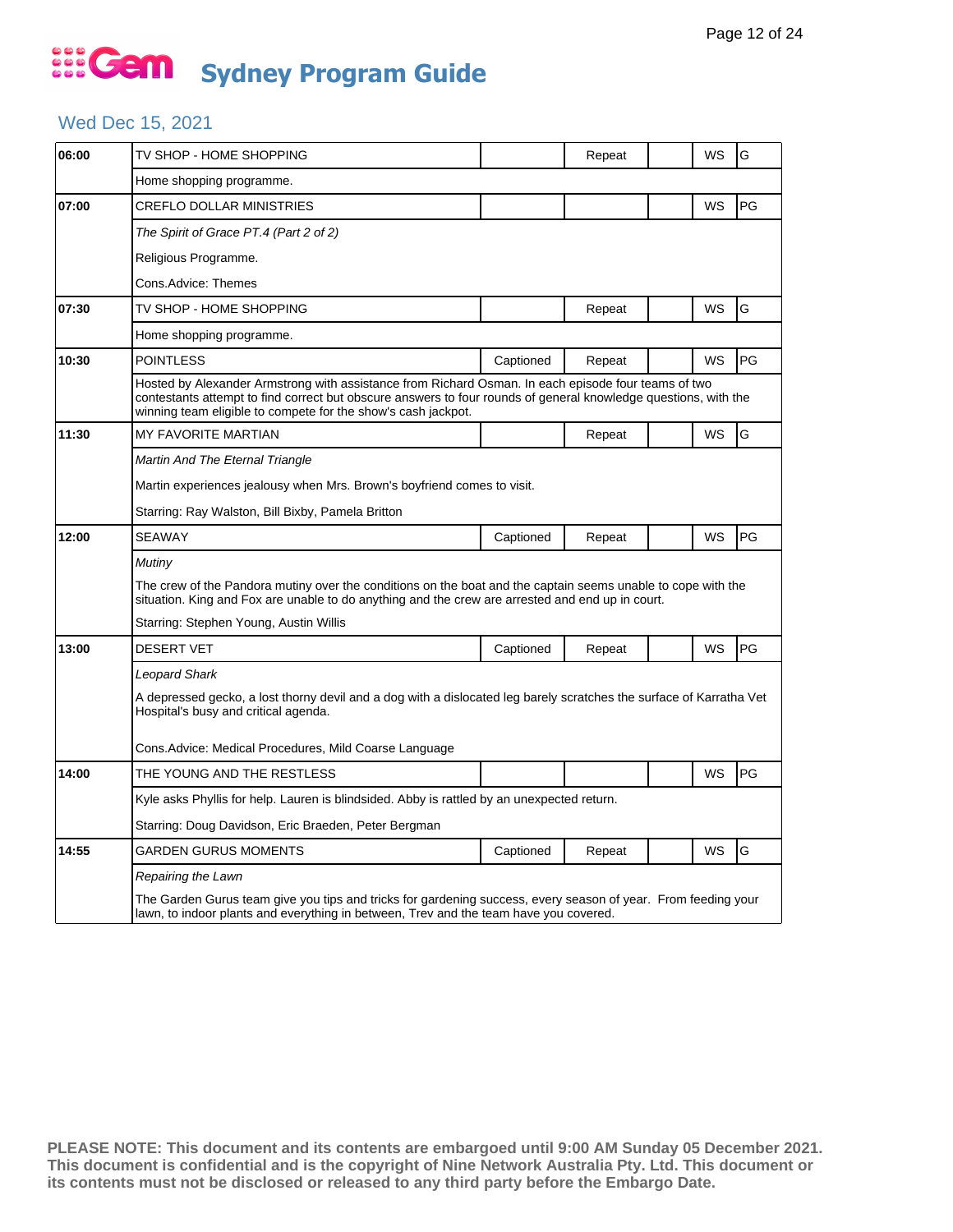## Wed Dec 15, 2021

| 15:00 | ANTIQUES ROADSHOW                                                                                                                                                                                                            | Captioned | Repeat |  | <b>WS</b> | G  |  |  |  |
|-------|------------------------------------------------------------------------------------------------------------------------------------------------------------------------------------------------------------------------------|-----------|--------|--|-----------|----|--|--|--|
|       | Pembroke Castle 2 - Part 2                                                                                                                                                                                                   |           |        |  |           |    |  |  |  |
|       | Fiona Bruce travels across various regions of the United Kingdom, appraising antiques brought in by the local<br>people. You'd be amazed at how much a seemingly inexpensive antique can be worth.                           |           |        |  |           |    |  |  |  |
| 15:30 | <b>BROTHERS IN LAW</b><br>1956                                                                                                                                                                                               | Captioned | Repeat |  | <b>WS</b> | G  |  |  |  |
|       | <b>Brothers In Law</b>                                                                                                                                                                                                       |           |        |  |           |    |  |  |  |
|       | Newly qualified barrister Roger Thursby joins his flatmate as a trainee at a London law firm. Thrown in at the deep<br>end by the absent-minded senior partner, his first few appearances in court border on the disastrous. |           |        |  |           |    |  |  |  |
|       | Starring: Richard Attenborough, Ian Carmichael, Terry Thomas                                                                                                                                                                 |           |        |  |           |    |  |  |  |
| 17:30 | MURDER, SHE WROTE                                                                                                                                                                                                            |           | Repeat |  |           | PG |  |  |  |
|       | My Johnny Lies Over the Ocean                                                                                                                                                                                                |           |        |  |           |    |  |  |  |
|       | Jessica's niece is terrorized on a cruise intended to take her mind off her husband's recent deathor is he dead?                                                                                                             |           |        |  |           |    |  |  |  |
|       | Starring: Angela Lansbury, William Windom, Tom Bosley, Jerry Orbach, Michael Horton                                                                                                                                          |           |        |  |           |    |  |  |  |
|       | Cons.Advice: Some Violence                                                                                                                                                                                                   |           |        |  |           |    |  |  |  |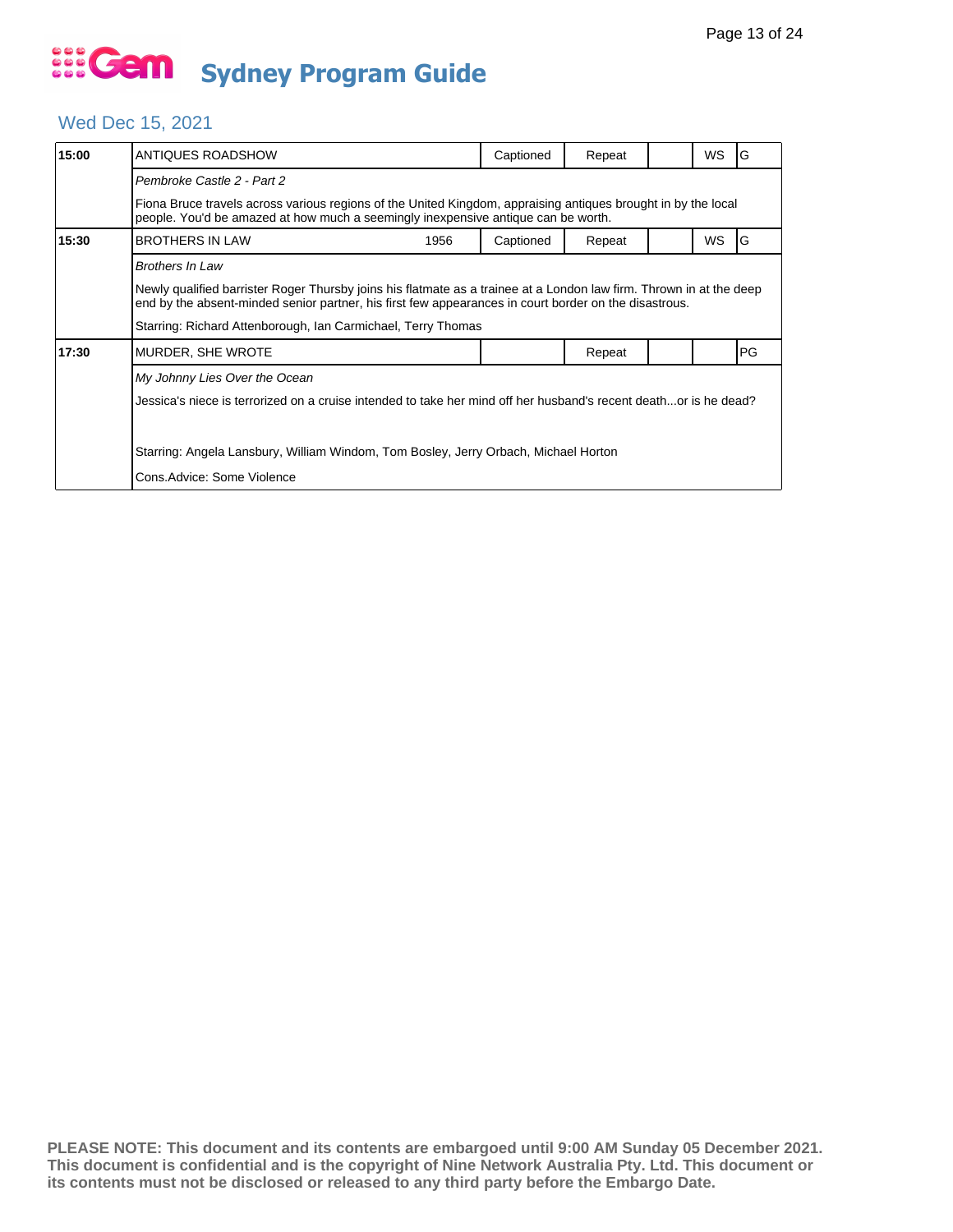## ... Gem **Sydney Program Guide**

## Wed Dec 15, 2021

| 18:30 | ANTIQUES ROADSHOW                                                                                                                                                                                           | Captioned | Repeat |  | WS        | G         |  |  |  |
|-------|-------------------------------------------------------------------------------------------------------------------------------------------------------------------------------------------------------------|-----------|--------|--|-----------|-----------|--|--|--|
|       | Senate House 1                                                                                                                                                                                              |           |        |  |           |           |  |  |  |
|       | Fiona Bruce travels across various regions of the United Kingdom, appraising antiques brought in by the local<br>people. You'd be amazed at how much a seemingly inexpensive antique can be worth.          |           |        |  |           |           |  |  |  |
| 19:30 | AS TIME GOES BY                                                                                                                                                                                             |           | Repeat |  | <b>WS</b> | PG        |  |  |  |
|       | Lionel is feeling brave and protective, giving his wife, Jean cause for concern.                                                                                                                            |           |        |  |           |           |  |  |  |
|       | Starring: Geoffrey Palmer, Dame Judi Dench, Moira Brooker, Philip Bretherton, Jenny Funnell                                                                                                                 |           |        |  |           |           |  |  |  |
| 20:50 | <b>MIDSOMER MURDERS</b>                                                                                                                                                                                     | Captioned | Repeat |  | <b>WS</b> | <b>MA</b> |  |  |  |
|       | Sword of Guillaume                                                                                                                                                                                          |           |        |  |           |           |  |  |  |
|       | Barnaby becomes suspicious of a land deal.                                                                                                                                                                  |           |        |  |           |           |  |  |  |
|       | Starring: John Nettles, Jason Hughes                                                                                                                                                                        |           |        |  |           |           |  |  |  |
|       | Cons.Advice: Strong Violence, Themes, Sexual References                                                                                                                                                     |           |        |  |           |           |  |  |  |
| 22:50 | HOUSE                                                                                                                                                                                                       | Captioned | Repeat |  | WS        | M         |  |  |  |
|       | Detox                                                                                                                                                                                                       |           |        |  |           |           |  |  |  |
|       | House agrees to stop taking painkillers for a week in exchange for a month without clinic duty, but the team thinks<br>detox is affecting his judgment in the case of a young man's unexplained blood loss. |           |        |  |           |           |  |  |  |
|       | Starring: Hugh Laurie, Omar Epps, Robert Sean Leonard                                                                                                                                                       |           |        |  |           |           |  |  |  |
|       | Cons.Advice: Mature Themes, Medical Procedures, Drug References, Sexual References                                                                                                                          |           |        |  |           |           |  |  |  |
| 23:50 | THE EQUALIZER                                                                                                                                                                                               |           |        |  | WS        | M         |  |  |  |
|       | The Defector                                                                                                                                                                                                |           |        |  |           |           |  |  |  |
|       | A retired Intelligence Agent turned private detective helps various threatened clients to equalize the odds.                                                                                                |           |        |  |           |           |  |  |  |
|       | Cons.Advice: Some Violence, Mature Themes, Drug References                                                                                                                                                  |           |        |  |           |           |  |  |  |
| 00:50 | TALKING HONEY - RELATIONSHIP<br><b>SPECIALS</b>                                                                                                                                                             | Captioned |        |  |           | PG        |  |  |  |
|       | Relationship Rule                                                                                                                                                                                           |           |        |  |           |           |  |  |  |
|       | The Talking Honey panel discusses the issue of power balance in relationships including how to achieve this, and<br>what to do if the power balance in your relationship is a little off.                   |           |        |  |           |           |  |  |  |
| 01:00 | TV SHOP - HOME SHOPPING                                                                                                                                                                                     |           | Repeat |  | WS        | G         |  |  |  |
|       | Home shopping programme.                                                                                                                                                                                    |           |        |  |           |           |  |  |  |
| 01:30 | <b>DANGERMAN</b>                                                                                                                                                                                            |           | Repeat |  |           | PG        |  |  |  |
|       | A Man To Be Trusted                                                                                                                                                                                         |           |        |  |           |           |  |  |  |
|       | Patrick McGoohan stars as a private investigator involved in espionage work in various countries.                                                                                                           |           |        |  |           |           |  |  |  |
|       |                                                                                                                                                                                                             |           |        |  |           |           |  |  |  |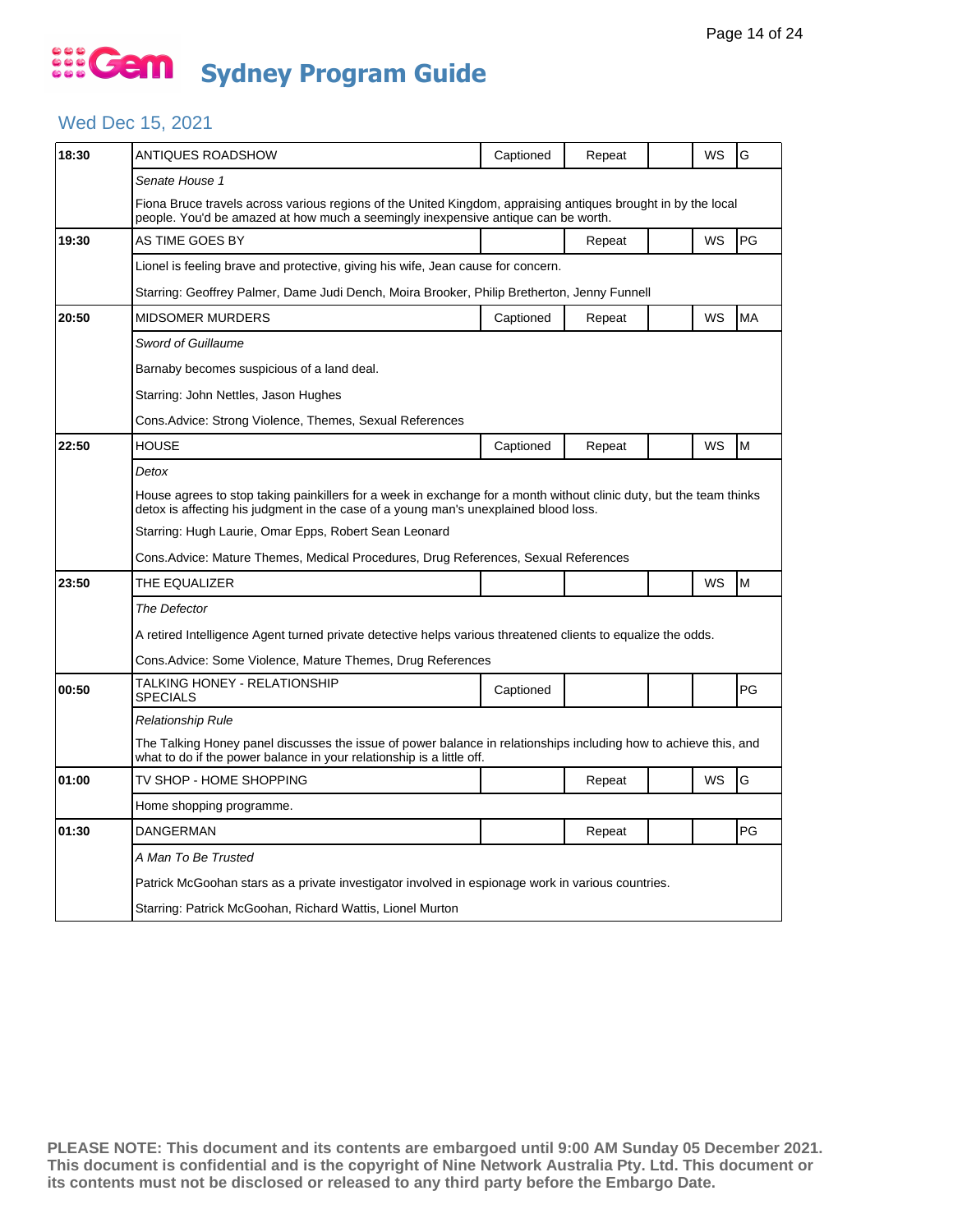## Wed Dec 15, 2021

| 02:30 | TV SHOP - HOME SHOPPING                                                                                                                                                      |  | Repeat |  | WS | IG   |  |  |  |
|-------|------------------------------------------------------------------------------------------------------------------------------------------------------------------------------|--|--------|--|----|------|--|--|--|
|       | Home shopping programme.                                                                                                                                                     |  |        |  |    |      |  |  |  |
| 04:30 | <b>JOYCE MEYER</b>                                                                                                                                                           |  |        |  | WS | IPG. |  |  |  |
|       | The Pursuit of Peace - Part 2                                                                                                                                                |  |        |  |    |      |  |  |  |
|       | Joyce Meyer, one of the world's leading practical Bible teachers and New York Times best-selling author, shares<br>encouragement and advice to help people enjoy daily life. |  |        |  |    |      |  |  |  |
|       | Cons.Advice: Themes                                                                                                                                                          |  |        |  |    |      |  |  |  |
| 05:00 | TV SHOP - HOME SHOPPING                                                                                                                                                      |  | Repeat |  | WS | IG   |  |  |  |
|       | Home shopping programme.                                                                                                                                                     |  |        |  |    |      |  |  |  |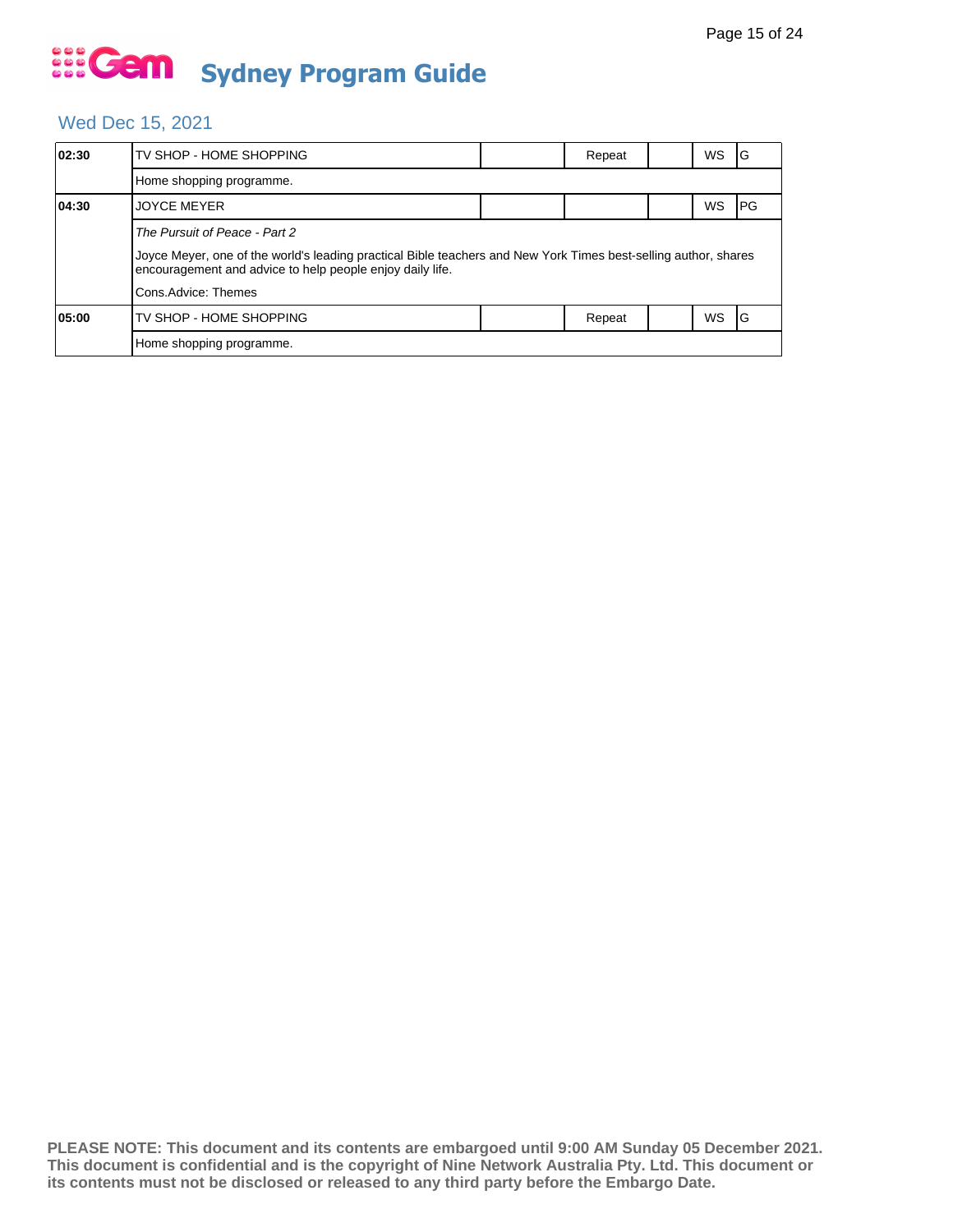### Thu Dec 16, 2021

| 06:00 | TV SHOP - HOME SHOPPING                                                                                                                                                                                                                                                                 |           | Repeat |  | WS        | G  |  |  |
|-------|-----------------------------------------------------------------------------------------------------------------------------------------------------------------------------------------------------------------------------------------------------------------------------------------|-----------|--------|--|-----------|----|--|--|
|       | Home shopping programme.                                                                                                                                                                                                                                                                |           |        |  |           |    |  |  |
| 07:00 | <b>CREFLO DOLLAR MINISTRIES</b>                                                                                                                                                                                                                                                         |           |        |  | WS        | PG |  |  |
|       | The Spirit of Grace PT.5                                                                                                                                                                                                                                                                |           |        |  |           |    |  |  |
|       | Religious Programme.                                                                                                                                                                                                                                                                    |           |        |  |           |    |  |  |
|       | Cons.Advice: Themes                                                                                                                                                                                                                                                                     |           |        |  |           |    |  |  |
| 07:30 | TV SHOP - HOME SHOPPING                                                                                                                                                                                                                                                                 |           | Repeat |  | WS        | G  |  |  |
|       | Home shopping programme.                                                                                                                                                                                                                                                                |           |        |  |           |    |  |  |
| 10:30 | <b>POINTLESS</b>                                                                                                                                                                                                                                                                        | Captioned | Repeat |  | WS        | PG |  |  |
|       | Hosted by Alexander Armstrong with assistance from Richard Osman. In each episode four teams of two<br>contestants attempt to find correct but obscure answers to four rounds of general knowledge questions, with the<br>winning team eligible to compete for the show's cash jackpot. |           |        |  |           |    |  |  |
| 11:30 | <b>MY FAVORITE MARTIAN</b>                                                                                                                                                                                                                                                              |           | Repeat |  | WS        | G  |  |  |
|       | Danger! High Voltage!                                                                                                                                                                                                                                                                   |           |        |  |           |    |  |  |
|       | Martin accidentally over-electrifies himself for a return trip to Mars.                                                                                                                                                                                                                 |           |        |  |           |    |  |  |
|       | Starring: Ray Walston, Bill Bixby, Pamela Britton                                                                                                                                                                                                                                       |           |        |  |           |    |  |  |
| 12:00 | <b>SEAWAY</b>                                                                                                                                                                                                                                                                           | Captioned | Repeat |  | WS        | PG |  |  |
|       | <b>Shipment From Marseilles</b>                                                                                                                                                                                                                                                         |           |        |  |           |    |  |  |
|       | Interpol suspects that a ship from Marseilles is involved with drug smuggling. King works with an Interpol agent to<br>find out how the smuggling is taking place and by whom.                                                                                                          |           |        |  |           |    |  |  |
|       | Starring: Stephen Young, Austin Willis                                                                                                                                                                                                                                                  |           |        |  |           |    |  |  |
| 13:00 | AS TIME GOES BY                                                                                                                                                                                                                                                                         |           | Repeat |  |           | PG |  |  |
|       | Lionel is feeling brave and protective, giving his wife, Jean cause for concern.                                                                                                                                                                                                        |           |        |  |           |    |  |  |
|       | Starring: Geoffrey Palmer, Dame Judi Dench, Moira Brooker, Philip Bretherton, Jenny Funnell                                                                                                                                                                                             |           |        |  |           |    |  |  |
| 13:30 | AS TIME GOES BY                                                                                                                                                                                                                                                                         |           | Repeat |  | <b>WS</b> | PG |  |  |
|       | While Lionel is quite content to do things slowly, his wife is bringing work home with her and irritating her daughter,<br>Judy, and colleague, Sandy, in the office.                                                                                                                   |           |        |  |           |    |  |  |
|       | Starring: Geoffrey Palmer, Dame Judi Dench, Moira Brooker, Philip Bretherton, Jenny Funnell                                                                                                                                                                                             |           |        |  |           |    |  |  |
| 14:10 | THE YOUNG AND THE RESTLESS                                                                                                                                                                                                                                                              |           |        |  | WS        | PG |  |  |
|       | Sally gets surprising news. Summer asks Billy for a favor. Kyle won't back down.                                                                                                                                                                                                        |           |        |  |           |    |  |  |
|       | Starring: Doug Davidson, Eric Braeden, Peter Bergman                                                                                                                                                                                                                                    |           |        |  |           |    |  |  |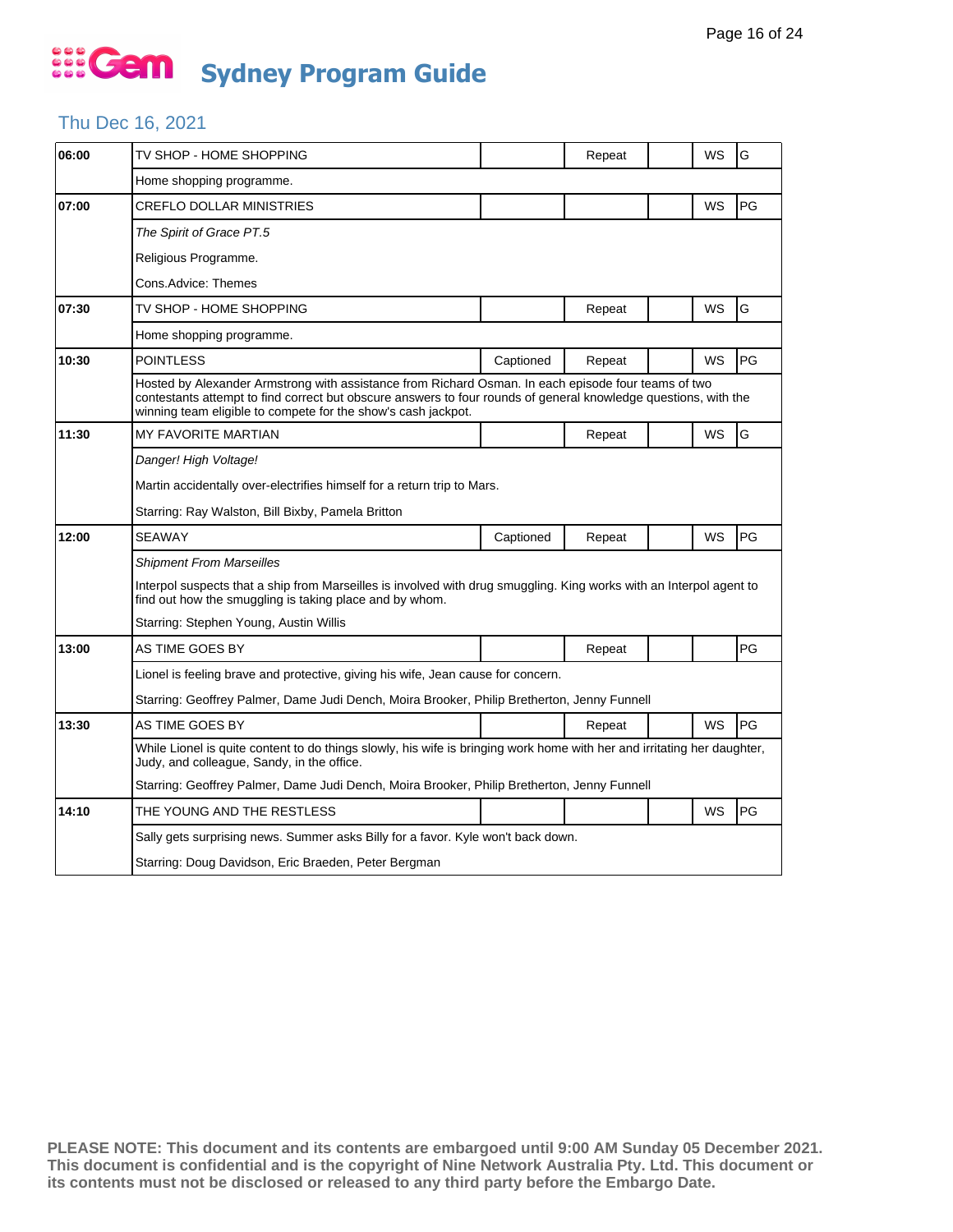#### Thu Dec 16, 2021

| 15:05 | ANTIQUES ROADSHOW                                                                                                                                                                                       | Captioned                                                                           | Repeat |  | WS | G  |  |  |
|-------|---------------------------------------------------------------------------------------------------------------------------------------------------------------------------------------------------------|-------------------------------------------------------------------------------------|--------|--|----|----|--|--|
|       | Senate House 1 - Part 2                                                                                                                                                                                 |                                                                                     |        |  |    |    |  |  |
|       | Fiona Bruce travels across various regions of the United Kingdom, appraising antiques brought in by the local<br>people. You'd be amazed at how much a seemingly inexpensive antique can be worth.      |                                                                                     |        |  |    |    |  |  |
| 15:35 | ALIVE AND KICKING<br>1964                                                                                                                                                                               |                                                                                     | Repeat |  | WS | G  |  |  |
|       | <b>Alive And Kicking</b>                                                                                                                                                                                |                                                                                     |        |  |    |    |  |  |
|       | When three elderly roommates at a home for old ladies learn they are to be moved and split up, they decide to run<br>away. Leading a merry chase that eventually involves the army, navy and air force. |                                                                                     |        |  |    |    |  |  |
|       | Starring: Dame Sybil Thorndike, Kathleen Harrison, Estelle Winwood                                                                                                                                      |                                                                                     |        |  |    |    |  |  |
| 17:30 | MURDER, SHE WROTE                                                                                                                                                                                       |                                                                                     | Repeat |  |    | PG |  |  |
|       | Paint Me a Murder                                                                                                                                                                                       |                                                                                     |        |  |    |    |  |  |
|       | The life of a famous artist is threatened on what would be otherwise an idyllic Mediterranean island.                                                                                                   |                                                                                     |        |  |    |    |  |  |
|       |                                                                                                                                                                                                         | Starring: Angela Lansbury, William Windom, Tom Bosley, Jerry Orbach, Michael Horton |        |  |    |    |  |  |
|       | Cons.Advice: Some Violence                                                                                                                                                                              |                                                                                     |        |  |    |    |  |  |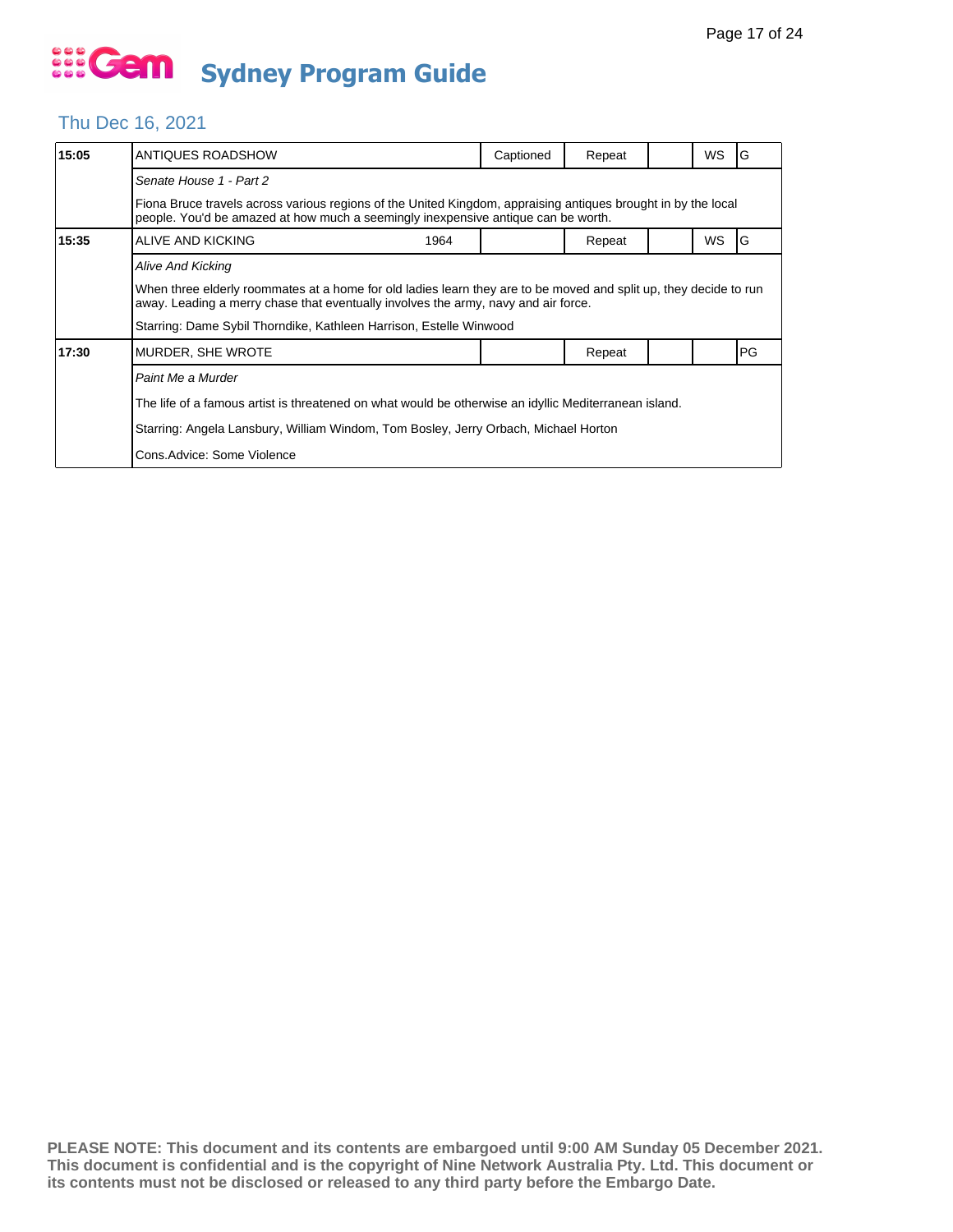#### Thu Dec 16, 2021

| 18:30 | ANTIQUES ROADSHOW                                                                                                                                                                                                             | Captioned | Repeat |  | WS | G  |  |  |  |
|-------|-------------------------------------------------------------------------------------------------------------------------------------------------------------------------------------------------------------------------------|-----------|--------|--|----|----|--|--|--|
|       | Trelissick                                                                                                                                                                                                                    |           |        |  |    |    |  |  |  |
|       | Fiona Bruce travels across various regions of the United Kingdom, appraising antiques brought in by the local<br>people. You'd be amazed at how much a seemingly inexpensive antique can be worth.                            |           |        |  |    |    |  |  |  |
| 19:30 | <b>DEATH IN PARADISE</b>                                                                                                                                                                                                      |           | Repeat |  | WS | M  |  |  |  |
|       | A Dash of Sunshine                                                                                                                                                                                                            |           |        |  |    |    |  |  |  |
|       | When an English tourist is found dead in her luxury villa, strangled by her own scarf, the crime scene initially<br>indicates a robbery gone wrong. However the situation seems eerily similar to one of Richard's old cases. |           |        |  |    |    |  |  |  |
|       | Starring: Sara Martins, Kris Marshall, Ben Miller                                                                                                                                                                             |           |        |  |    |    |  |  |  |
|       | Cons.Advice: Some Violence, Themes                                                                                                                                                                                            |           |        |  |    |    |  |  |  |
| 20:40 | THE BROKENWOOD MYSTERIES                                                                                                                                                                                                      | Captioned |        |  | WS | M  |  |  |  |
|       | Here's to You, Mrs. Robinson                                                                                                                                                                                                  |           |        |  |    |    |  |  |  |
|       | When Mike mysteriously leaves Brokenwood on other police business, Kristin is left to lead the investigation into a<br>1970s party where several party-goers wind up dead.                                                    |           |        |  |    |    |  |  |  |
|       | Starring: Neill Rea, Fern Sutherland, Cristina Serban Ionda                                                                                                                                                                   |           |        |  |    |    |  |  |  |
|       | Cons.Advice: Some Violence, Adult Themes                                                                                                                                                                                      |           |        |  |    |    |  |  |  |
| 22:40 | LAW & ORDER                                                                                                                                                                                                                   |           | Repeat |  | WS | M  |  |  |  |
|       | Stalker                                                                                                                                                                                                                       |           |        |  |    |    |  |  |  |
|       | A stalker accused of murdering a woman could go free because the victim may have lied to police about one of his<br>earlier attacks.                                                                                          |           |        |  |    |    |  |  |  |
|       | Starring: Jesse L. Martin, Jerry Orbach                                                                                                                                                                                       |           |        |  |    |    |  |  |  |
| 23:40 | BURIED IN THE BACK YARD                                                                                                                                                                                                       | Captioned | Repeat |  | WS | M  |  |  |  |
|       | Murder House                                                                                                                                                                                                                  |           |        |  |    |    |  |  |  |
|       | While attempting to identify the remains of a victim found buried in the backyard of a plush California home,<br>investigators learn another murder was committed at the exact same residence 30 years earlier.               |           |        |  |    |    |  |  |  |
|       | Cons.Advice: Adult Themes                                                                                                                                                                                                     |           |        |  |    |    |  |  |  |
| 00:35 | ANTIQUES ROADSHOW                                                                                                                                                                                                             | Captioned | Repeat |  | WS | G  |  |  |  |
|       | Trelissick - Part 1                                                                                                                                                                                                           |           |        |  |    |    |  |  |  |
|       | Fiona Bruce travels across various regions of the United Kingdom, appraising antiques brought in by the local<br>people. You'd be amazed at how much a seemingly inexpensive antique can be worth.                            |           |        |  |    |    |  |  |  |
| 01:00 | TV SHOP - HOME SHOPPING                                                                                                                                                                                                       |           | Repeat |  | WS | G  |  |  |  |
|       | Home shopping programme.                                                                                                                                                                                                      |           |        |  |    |    |  |  |  |
| 04:30 | <b>JOYCE MEYER</b>                                                                                                                                                                                                            |           |        |  | WS | PG |  |  |  |
|       |                                                                                                                                                                                                                               |           |        |  |    |    |  |  |  |
|       | The Pursuit of Joy and Enjoyment                                                                                                                                                                                              |           |        |  |    |    |  |  |  |
|       | Joyce Meyer, one of the world's leading practical Bible teachers and New York Times best-selling author, shares<br>encouragement and advice to help people enjoy daily life.                                                  |           |        |  |    |    |  |  |  |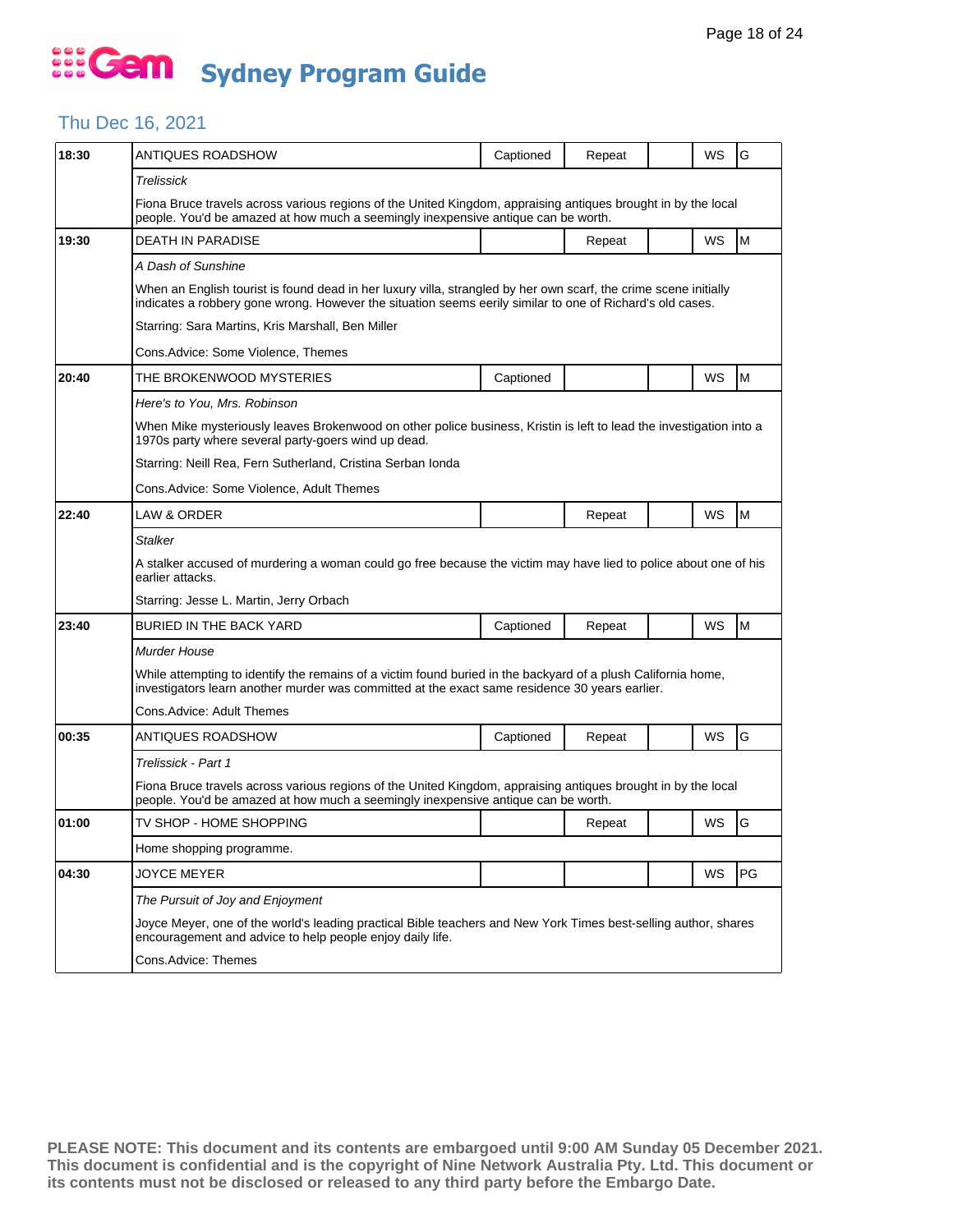### Thu Dec 16, 2021

| 05:00 | <b>SHOPPING</b><br>$\cdots$<br>. ⊣ل<br>SHC.<br>∪ME.<br>н٥<br>- | kepeat | WS | ◡ |
|-------|----------------------------------------------------------------|--------|----|---|
|       | n programme.<br>Home shopping                                  |        |    |   |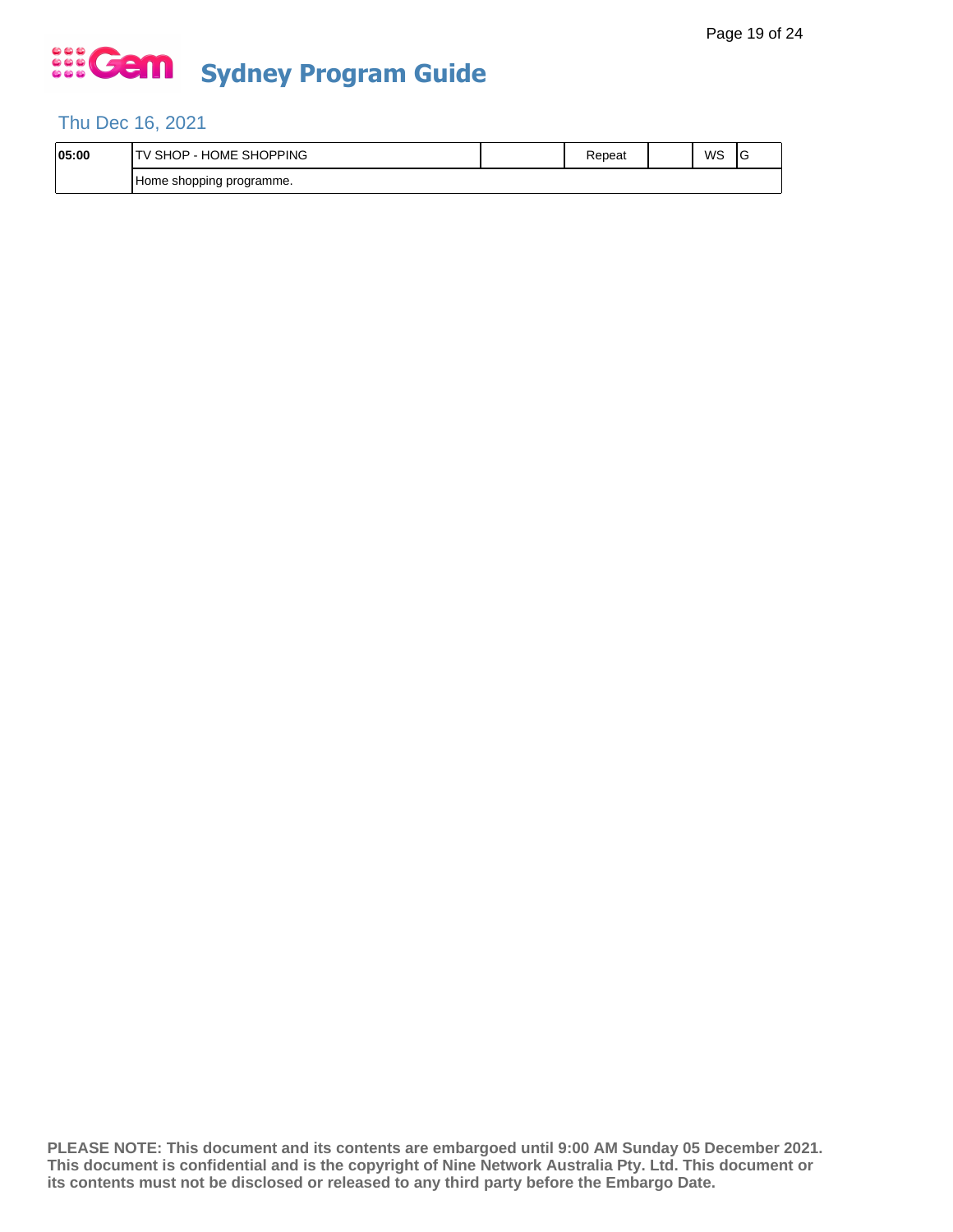### Fri Dec 17, 2021

| 06:00 | TV SHOP - HOME SHOPPING                                                                                                                                                                                                                                                                 |           | Repeat |  | WS | G  |  |  |
|-------|-----------------------------------------------------------------------------------------------------------------------------------------------------------------------------------------------------------------------------------------------------------------------------------------|-----------|--------|--|----|----|--|--|
|       | Home shopping programme.                                                                                                                                                                                                                                                                |           |        |  |    |    |  |  |
| 07:00 | <b>CREFLO DOLLAR MINISTRIES</b>                                                                                                                                                                                                                                                         |           |        |  | WS | PG |  |  |
|       | The Spirit of Grace PT.                                                                                                                                                                                                                                                                 |           |        |  |    |    |  |  |
|       | Religious Programme.                                                                                                                                                                                                                                                                    |           |        |  |    |    |  |  |
|       | Cons.Advice: Themes                                                                                                                                                                                                                                                                     |           |        |  |    |    |  |  |
| 07:30 | TV SHOP - HOME SHOPPING                                                                                                                                                                                                                                                                 |           | Repeat |  | WS | G  |  |  |
|       | Home shopping programme.                                                                                                                                                                                                                                                                |           |        |  |    |    |  |  |
| 10:30 | <b>POINTLESS</b>                                                                                                                                                                                                                                                                        | Captioned | Repeat |  | WS | PG |  |  |
|       | Hosted by Alexander Armstrong with assistance from Richard Osman. In each episode four teams of two<br>contestants attempt to find correct but obscure answers to four rounds of general knowledge questions, with the<br>winning team eligible to compete for the show's cash jackpot. |           |        |  |    |    |  |  |
| 11:30 | MY FAVORITE MARTIAN                                                                                                                                                                                                                                                                     |           | Repeat |  | WS | G  |  |  |
|       | If You Can't Lick Them                                                                                                                                                                                                                                                                  |           |        |  |    |    |  |  |
|       | Martin causes the latest toy craze with his antennas raised.                                                                                                                                                                                                                            |           |        |  |    |    |  |  |
|       | Starring: Ray Walston, Bill Bixby, Pamela Britton                                                                                                                                                                                                                                       |           |        |  |    |    |  |  |
| 12:00 | <b>SEAWAY</b>                                                                                                                                                                                                                                                                           | Captioned | Repeat |  |    | PG |  |  |
|       | The Last Voyage                                                                                                                                                                                                                                                                         |           |        |  |    |    |  |  |
|       | When Carlo Montagna, captain of an Italian cargo vessel, docks in Montreal, he is brought face to face with his<br>fifteen-year-old son - whom he has never met before.                                                                                                                 |           |        |  |    |    |  |  |
|       | Starring: Stephen Young, Austin Willis                                                                                                                                                                                                                                                  |           |        |  |    |    |  |  |
| 13:00 | <b>DEATH IN PARADISE</b>                                                                                                                                                                                                                                                                |           | Repeat |  | WS | PG |  |  |
|       | A Dash of Sunshine                                                                                                                                                                                                                                                                      |           |        |  |    |    |  |  |
|       | When an English tourist is found dead in her luxury villa, strangled by her own scarf, the crime scene initially<br>indicates a robbery gone wrong. However the situation seems eerily similar to one of Richard's old cases.                                                           |           |        |  |    |    |  |  |
|       | Starring: Sara Martins, Kris Marshall, Ben Miller                                                                                                                                                                                                                                       |           |        |  |    |    |  |  |
|       | Cons.Advice: Some Violence, Themes                                                                                                                                                                                                                                                      |           |        |  |    |    |  |  |
| 14:10 | THE YOUNG AND THE RESTLESS                                                                                                                                                                                                                                                              |           |        |  | WS | PG |  |  |
|       | Victor makes Adam an offer he can't refuse. Nikki grills Victoria. Billy fishes for a scoop.                                                                                                                                                                                            |           |        |  |    |    |  |  |
|       | Starring: Doug Davidson, Eric Braeden, Peter Bergman                                                                                                                                                                                                                                    |           |        |  |    |    |  |  |
| 15:05 | <b>ANTIQUES ROADSHOW</b>                                                                                                                                                                                                                                                                | Captioned | Repeat |  | WS | G  |  |  |
|       | Trelissick - Part 2                                                                                                                                                                                                                                                                     |           |        |  |    |    |  |  |
|       | Fiona Bruce travels across various regions of the United Kingdom, appraising antiques brought in by the local<br>people. You'd be amazed at how much a seemingly inexpensive antique can be worth.                                                                                      |           |        |  |    |    |  |  |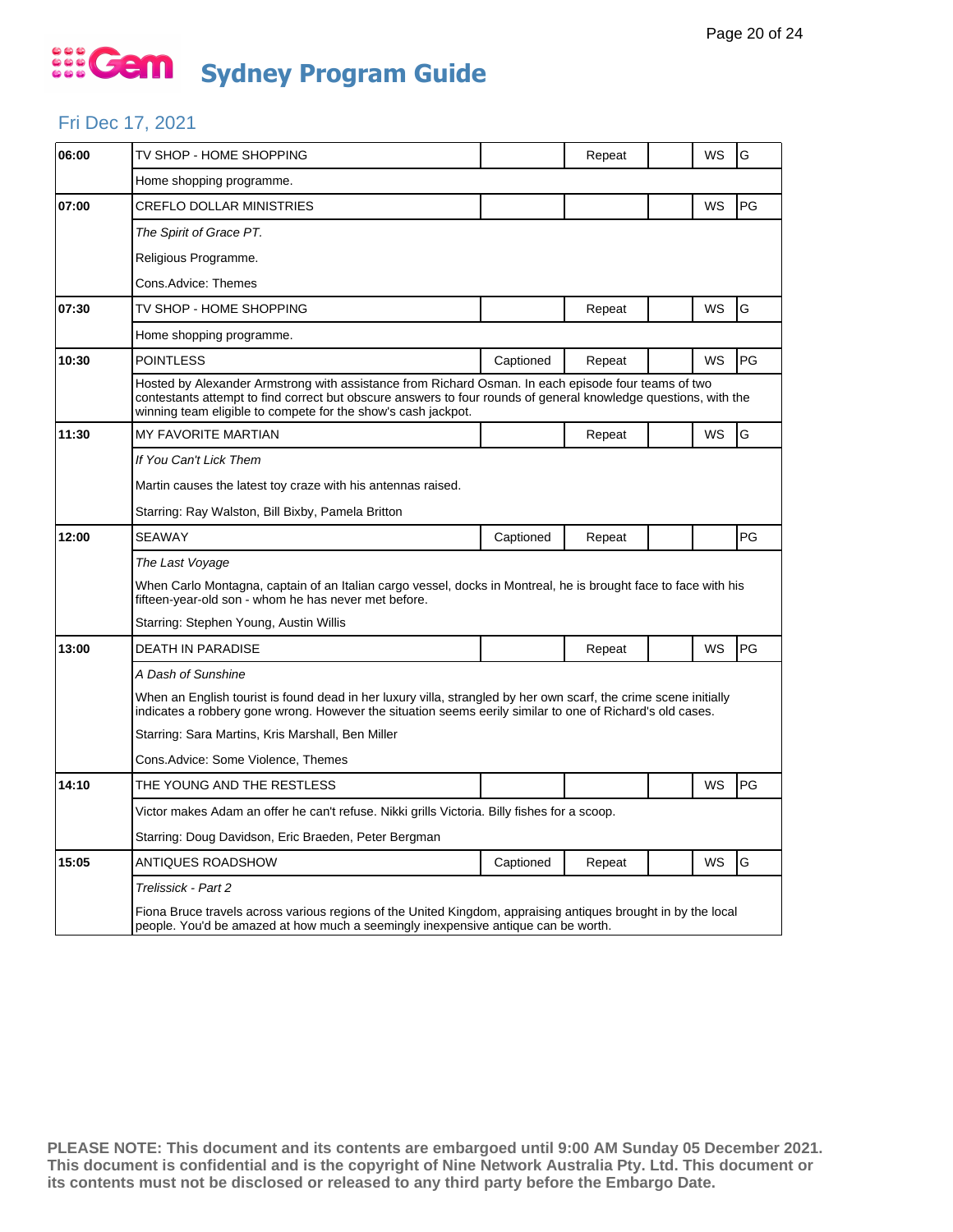## Fri Dec 17, 2021

| 15:35 | AGATHA CHRISTIE'S AND THEN THERE<br><b>WERE NONE</b>                                                                                                             | 1974 | Captioned | Repeat |  |  | PG |  |  |
|-------|------------------------------------------------------------------------------------------------------------------------------------------------------------------|------|-----------|--------|--|--|----|--|--|
|       | Agatha Christie's And Then There Were None                                                                                                                       |      |           |        |  |  |    |  |  |
|       | An enigmatic, unknown host invites 10 strangers to a remote island mansion, where the quests discover there's a<br>killer among them.                            |      |           |        |  |  |    |  |  |
|       | Starring: Oliver Reed, Richard Attenborough, Elke Sommer                                                                                                         |      |           |        |  |  |    |  |  |
|       | Cons. Advice: Some Violence                                                                                                                                      |      |           |        |  |  |    |  |  |
| 17:30 | MURDER, SHE WROTE                                                                                                                                                |      |           | Repeat |  |  | PG |  |  |
|       | Tough Guys Don't Die                                                                                                                                             |      |           |        |  |  |    |  |  |
|       | Jessica meets Harry McGraw and they figure out which one of three cases may contain the motive for the death of a<br>private detective. One dates back 25 years. |      |           |        |  |  |    |  |  |
|       | Starring: Angela Lansbury, William Windom, Tom Bosley, Jerry Orbach, Michael Horton                                                                              |      |           |        |  |  |    |  |  |
|       | Cons. Advice: Some Violence                                                                                                                                      |      |           |        |  |  |    |  |  |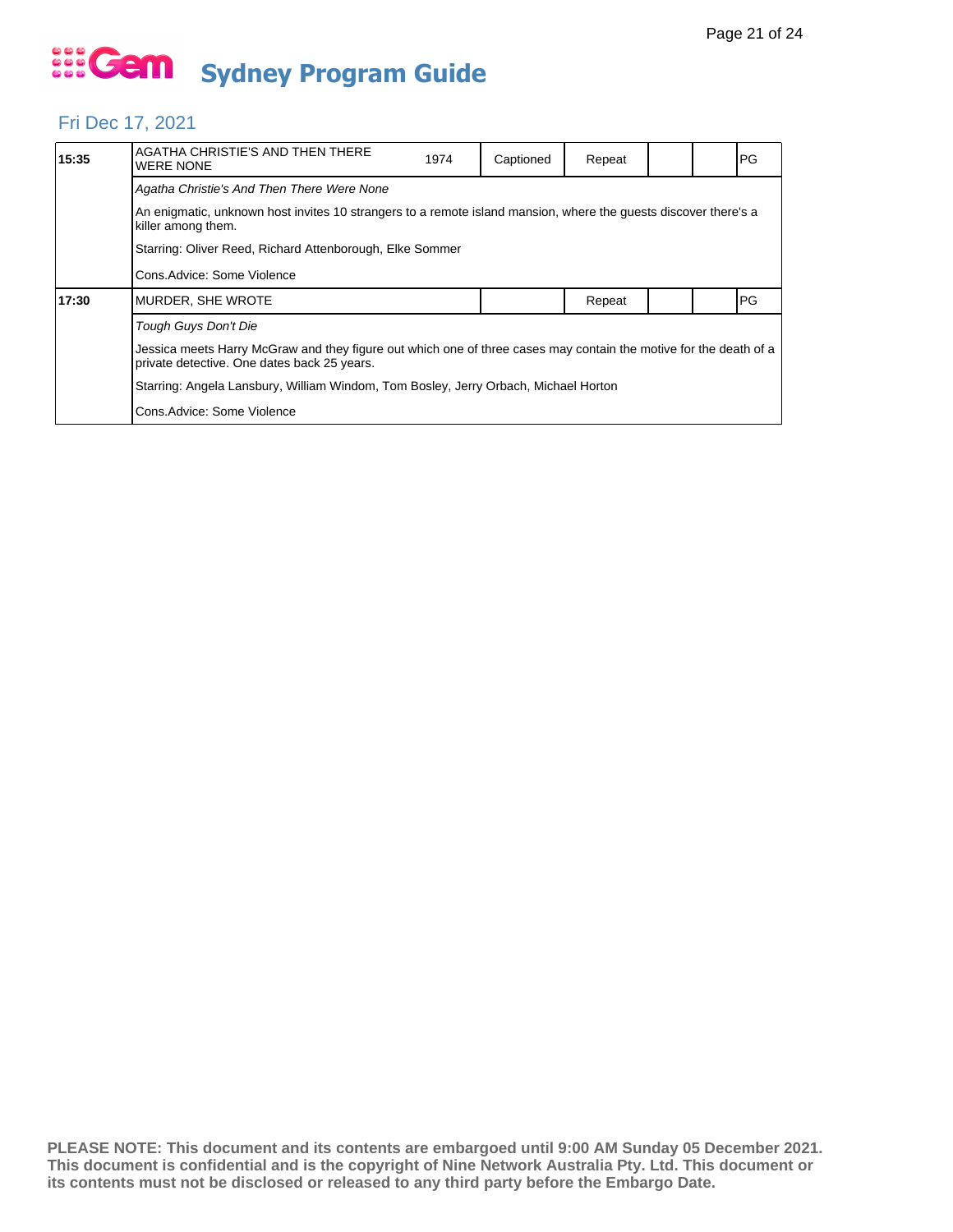### Fri Dec 17, 2021

| 18:30 | ANTIQUES ROADSHOW                                                                                                                                                                                                                   |      | Captioned | Repeat |  | <b>WS</b> | G  |  |
|-------|-------------------------------------------------------------------------------------------------------------------------------------------------------------------------------------------------------------------------------------|------|-----------|--------|--|-----------|----|--|
|       | Ightham Mote 1                                                                                                                                                                                                                      |      |           |        |  |           |    |  |
|       | Fiona Bruce travels across various regions of the United Kingdom, appraising antiques brought in by the local<br>people. You'd be amazed at how much a seemingly inexpensive antique can be worth.                                  |      |           |        |  |           |    |  |
| 19:30 | <b>SAVED &amp; REMADE</b>                                                                                                                                                                                                           |      |           |        |  | <b>WS</b> | G  |  |
|       | Michelle and Carl have brought a stunning 1930s gramophone to the workshop; Kate brings an old slide projector<br>into the workshop; An intriguing item gives interior design craftsman Rob a challenge It's an old steamship lamp. |      |           |        |  |           |    |  |
| 20:30 | STAR TREK V: THE FINAL FRONTIER                                                                                                                                                                                                     | 1989 | Captioned | Repeat |  | <b>WS</b> | PG |  |
|       | Star Trek V: The Final Frontier                                                                                                                                                                                                     |      |           |        |  |           |    |  |
|       | Captain Kirk and his crew must deal with Mr. Spock's long-lost half-brother who hijacks the Enterprise for an<br>obsessive search for God at the centre of the galaxy.                                                              |      |           |        |  |           |    |  |
|       | Starring: William Shatner, Leonard Nimoy, Deforest Kelley                                                                                                                                                                           |      |           |        |  |           |    |  |
|       | Cons.Advice: Mild Violence, Adult Themes                                                                                                                                                                                            |      |           |        |  |           |    |  |
| 22:40 | <b>MEMORY LANE</b>                                                                                                                                                                                                                  |      |           |        |  | WS        | PG |  |
|       | <b>Ringo Starr</b>                                                                                                                                                                                                                  |      |           |        |  |           |    |  |
|       | Destined to be forever famous for his 8 years with The Beatles, by now Ringo has been a solo artist for 30 years<br>and undertaken numerous collaborations.                                                                         |      |           |        |  |           |    |  |
|       | Cons.Advice: Themes                                                                                                                                                                                                                 |      |           |        |  |           |    |  |
| 00:00 | THE EQUALIZER                                                                                                                                                                                                                       |      |           |        |  | <b>WS</b> | M  |  |
|       | The Confirmation Day                                                                                                                                                                                                                |      |           |        |  |           |    |  |
|       | A retired Intelligence Agent turned private detective helps various threatened clients to equalize the odds.                                                                                                                        |      |           |        |  |           |    |  |
|       | Cons. Advice: Some Violence, Mature Themes, Drug References                                                                                                                                                                         |      |           |        |  |           |    |  |
| 01:00 | TV SHOP - HOME SHOPPING                                                                                                                                                                                                             |      |           | Repeat |  | WS        | G  |  |
|       | Home shopping programme.                                                                                                                                                                                                            |      |           |        |  |           |    |  |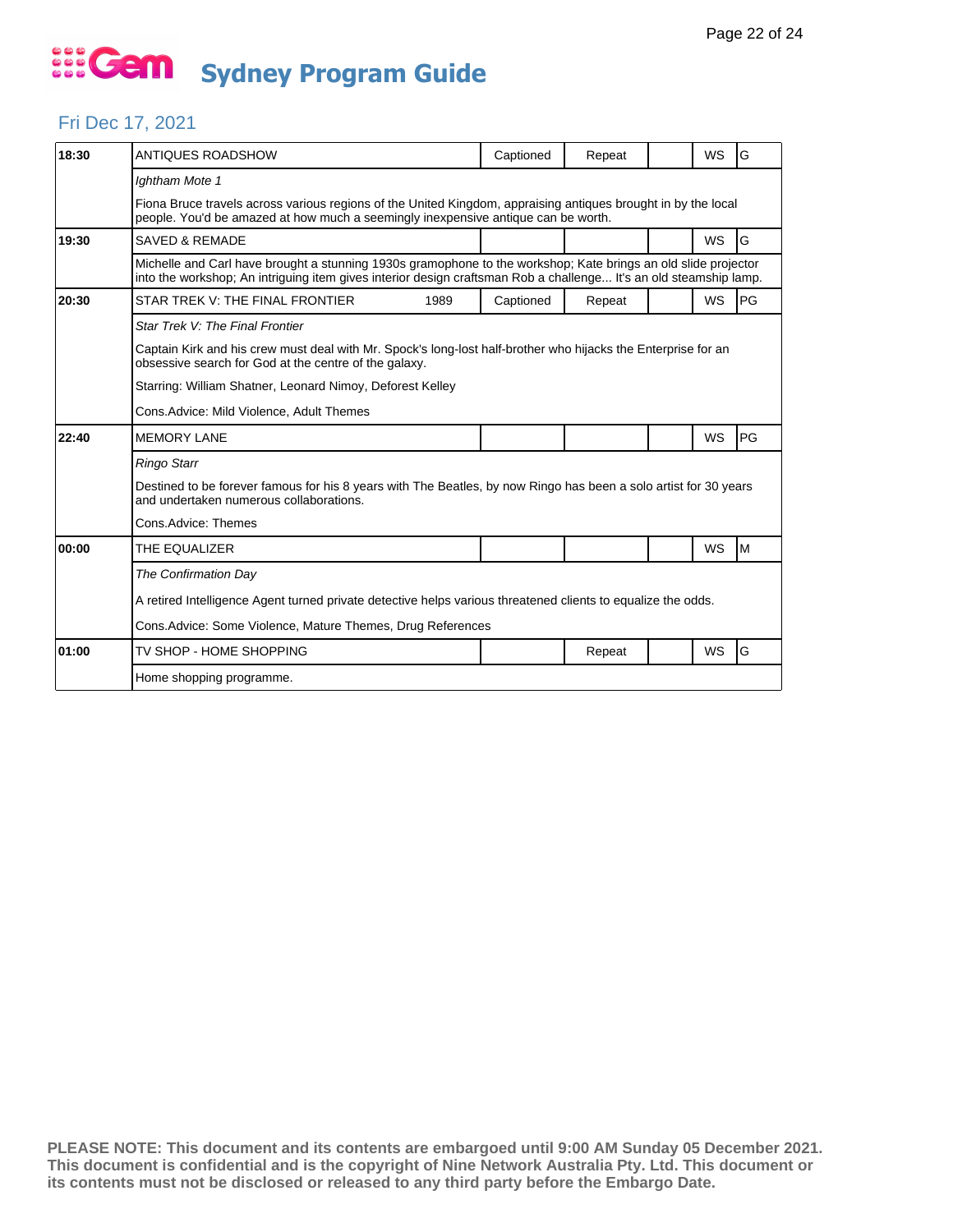## Sat Dec 18, 2021

| 06:00 | <b>NEWSTYLE DIRECT</b>                                                                                                                                                                                                              |      |           | Repeat |  | <b>WS</b> | G  |  |
|-------|-------------------------------------------------------------------------------------------------------------------------------------------------------------------------------------------------------------------------------------|------|-----------|--------|--|-----------|----|--|
|       | Versamax Power-Tool System                                                                                                                                                                                                          |      |           |        |  |           |    |  |
|       | Home shopping programme.                                                                                                                                                                                                            |      |           |        |  |           |    |  |
| 06:30 | TV SHOP - HOME SHOPPING                                                                                                                                                                                                             |      |           | Repeat |  | <b>WS</b> | G  |  |
|       | Home shopping programme.                                                                                                                                                                                                            |      |           |        |  |           |    |  |
| 10:00 | <b>EDGAR WALLACE MYSTERIES</b>                                                                                                                                                                                                      |      |           | Repeat |  | WS        | PG |  |
|       | <b>Game for Three Losers</b>                                                                                                                                                                                                        |      |           |        |  |           |    |  |
|       | Robert Hilary is a public figure, a businessman and a politician. Happily married, Hilary still lets his desire for his<br>new secretary get the better of him.                                                                     |      |           |        |  |           |    |  |
|       | Starring: Emrys Jones, Sarah Lawson, Patrick Barr                                                                                                                                                                                   |      |           |        |  |           |    |  |
|       | Cons.Advice: Some Violence                                                                                                                                                                                                          |      |           |        |  |           |    |  |
| 11:15 | <b>SAVED &amp; REMADE</b>                                                                                                                                                                                                           |      |           | Repeat |  | <b>WS</b> | G  |  |
|       | Michelle and Carl have brought a stunning 1930s gramophone to the workshop; Kate brings an old slide projector<br>into the workshop; An intriguing item gives interior design craftsman Rob a challenge It's an old steamship lamp. |      |           |        |  |           |    |  |
| 12:15 | COURTNEY'S OF CURZON STREET                                                                                                                                                                                                         | 1947 | Captioned | Repeat |  |           | G  |  |
|       | Courtneys Of Curzon Street                                                                                                                                                                                                          |      |           |        |  |           |    |  |
|       | The fortunes of an upper-class British family are followed through three wars and four generations.                                                                                                                                 |      |           |        |  |           |    |  |
|       | Starring: Anna Neagle, Michael Wilding, Gladys Young                                                                                                                                                                                |      |           |        |  |           |    |  |
| 14:30 | THE TEN COMMANDMENTS                                                                                                                                                                                                                | 1956 | Captioned | Repeat |  | WS        | G  |  |
|       | The Ten Commandments                                                                                                                                                                                                                |      |           |        |  |           |    |  |
|       | The Egyptian Prince, Moses, learns of his true heritage as a Hebrew and his divine mission as the deliverer of his<br>people.                                                                                                       |      |           |        |  |           |    |  |
|       | Starring: Charlton Heston, Yul Brynner, Anne Baxter                                                                                                                                                                                 |      |           |        |  |           |    |  |